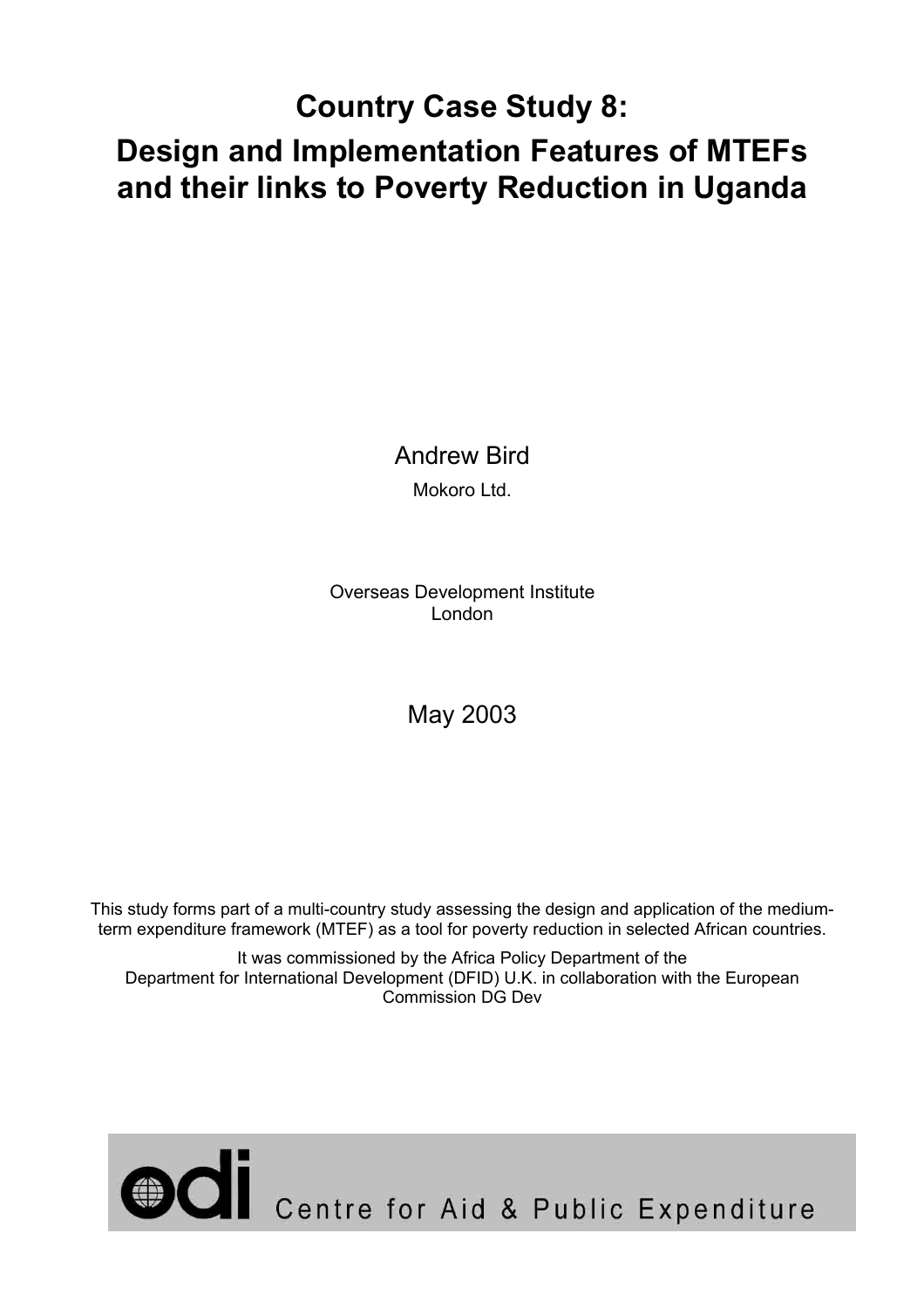# **Contents**

| 1. | <b>Background</b>                                                                                                                                                                                                                                                         | $\overline{\mathbf{4}}$          |
|----|---------------------------------------------------------------------------------------------------------------------------------------------------------------------------------------------------------------------------------------------------------------------------|----------------------------------|
|    | 1.1 When/why was the MTEF introduced?                                                                                                                                                                                                                                     | 4                                |
| 2. | The MTEF Process and Organisational Framework                                                                                                                                                                                                                             | 6                                |
|    | 2.1 The MTEF process and calendar                                                                                                                                                                                                                                         | 6                                |
| 3. | <b>MTEF Structure and Coverage</b>                                                                                                                                                                                                                                        | 8                                |
|    | 3.1 Time-frame and out-year estimates<br>3.2 Comprehensiveness                                                                                                                                                                                                            | 8<br>9                           |
|    | 4. Basis and Process of Setting Resource Projections                                                                                                                                                                                                                      | 9                                |
|    | 4.1 Forward projections and aggregate estimates                                                                                                                                                                                                                           | 9                                |
| 5. | <b>Basis and Process of Setting Aggregate Limits and Broad Allocations</b>                                                                                                                                                                                                | 11                               |
|    | 5.1 MTEF allocations and expenditure limits<br>5.2 Other limits provided to line organisations<br>5.3 Revisions during the preparation process<br>5.4 The role of donors in determining allocations<br>5.5 Revisions to the Framework<br>5.6 Links to performance targets | 11<br>12<br>12<br>13<br>14<br>14 |
| 6. | <b>Policy, Planning, the MTEF and Budgeting</b>                                                                                                                                                                                                                           | 15                               |
|    | 6.1 Treatment of new policy proposals<br>6.2 Drivers of policy change                                                                                                                                                                                                     | 15<br>16                         |
| 7. | <b>Basis and Process of Organisational Expenditure Planning</b>                                                                                                                                                                                                           | 17                               |
|    | 7.1 MTEF preparation<br>7.2 Organisational expenditure ceilings<br>7.3 Costing and priority sectors                                                                                                                                                                       | 17<br>17<br>18                   |
| 8. | The MTEF and the Budget Execution                                                                                                                                                                                                                                         | 18                               |
|    | 8.1 Revisions during budget execution.                                                                                                                                                                                                                                    | 18                               |
|    | 9. The MTEF and the Poverty Reduction Strategy                                                                                                                                                                                                                            | 19                               |
|    | 9.1 Integration of Poverty Reduction Strategy Processes and the MTEF/Budget.                                                                                                                                                                                              | 19                               |
|    | 10. The MTEF and Local Government                                                                                                                                                                                                                                         | 21                               |
|    | 10.1 Local Government autonomy<br>10.2 Matching of authority and accountability<br>10.3 Local Government medium-term resource projections.<br>10.4MTEF support for decentralisation                                                                                       | 21<br>22<br>22<br>22             |
|    | 11. Quality of Information                                                                                                                                                                                                                                                | 23                               |
|    | 12. Conclusions & Recommendations                                                                                                                                                                                                                                         | 23                               |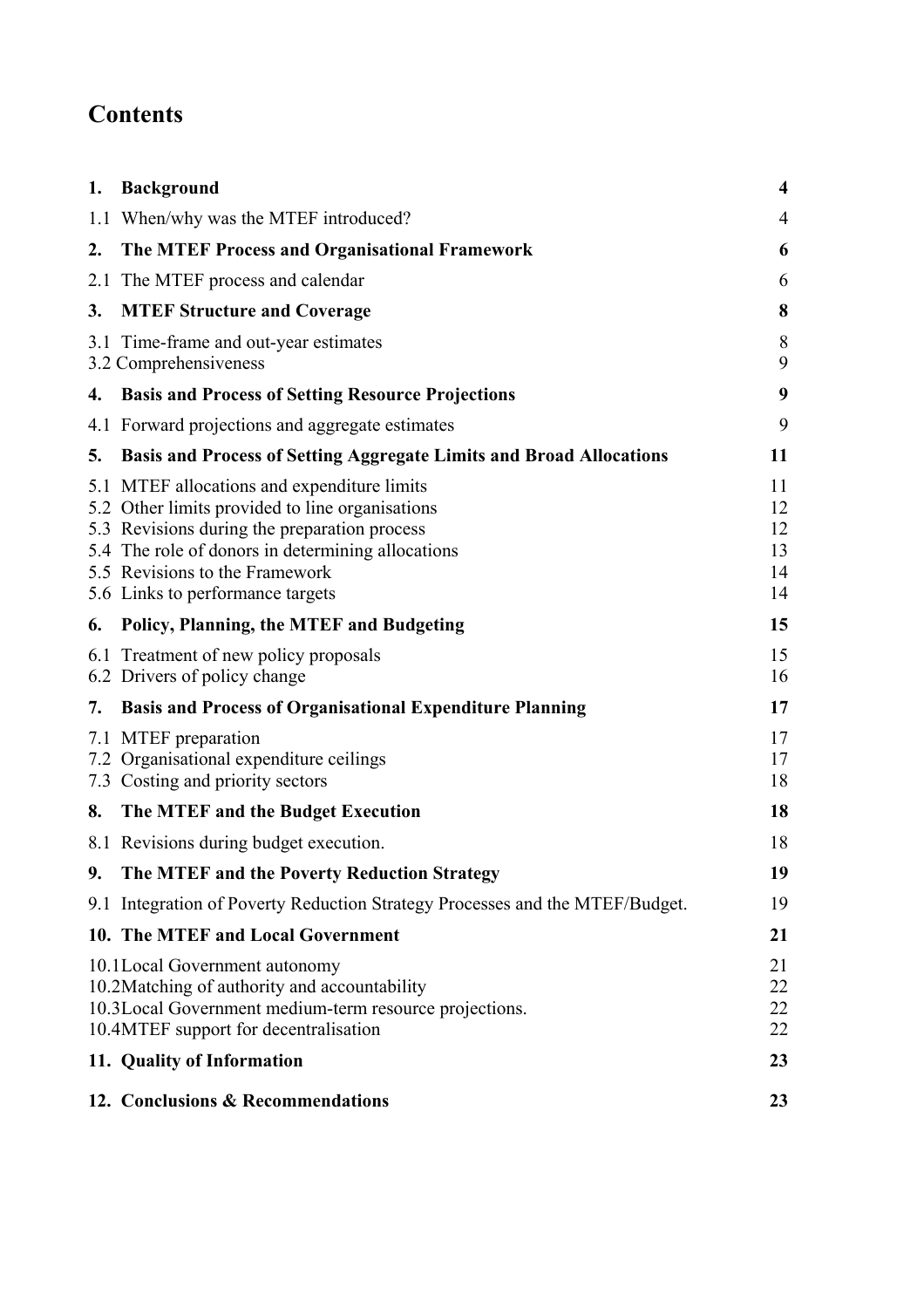#### **Figures**

| Figure 1: Uganda MTEF and Budget Cycle                                                                                              | 6  |
|-------------------------------------------------------------------------------------------------------------------------------------|----|
| <b>Tables</b>                                                                                                                       |    |
| Table 1: Revenue and Budget Support Performance<br>Table 2: Comparison of MTEF Projections for Revenues and External Financing with | 10 |
| <b>Outturns</b>                                                                                                                     |    |
| Table 3: Changes in the Expenditure Allocation between the BFP and the Budget                                                       | 13 |
| Table 4: 2002 BFP – Performance Targets for Agriculture, Health and Education                                                       | 14 |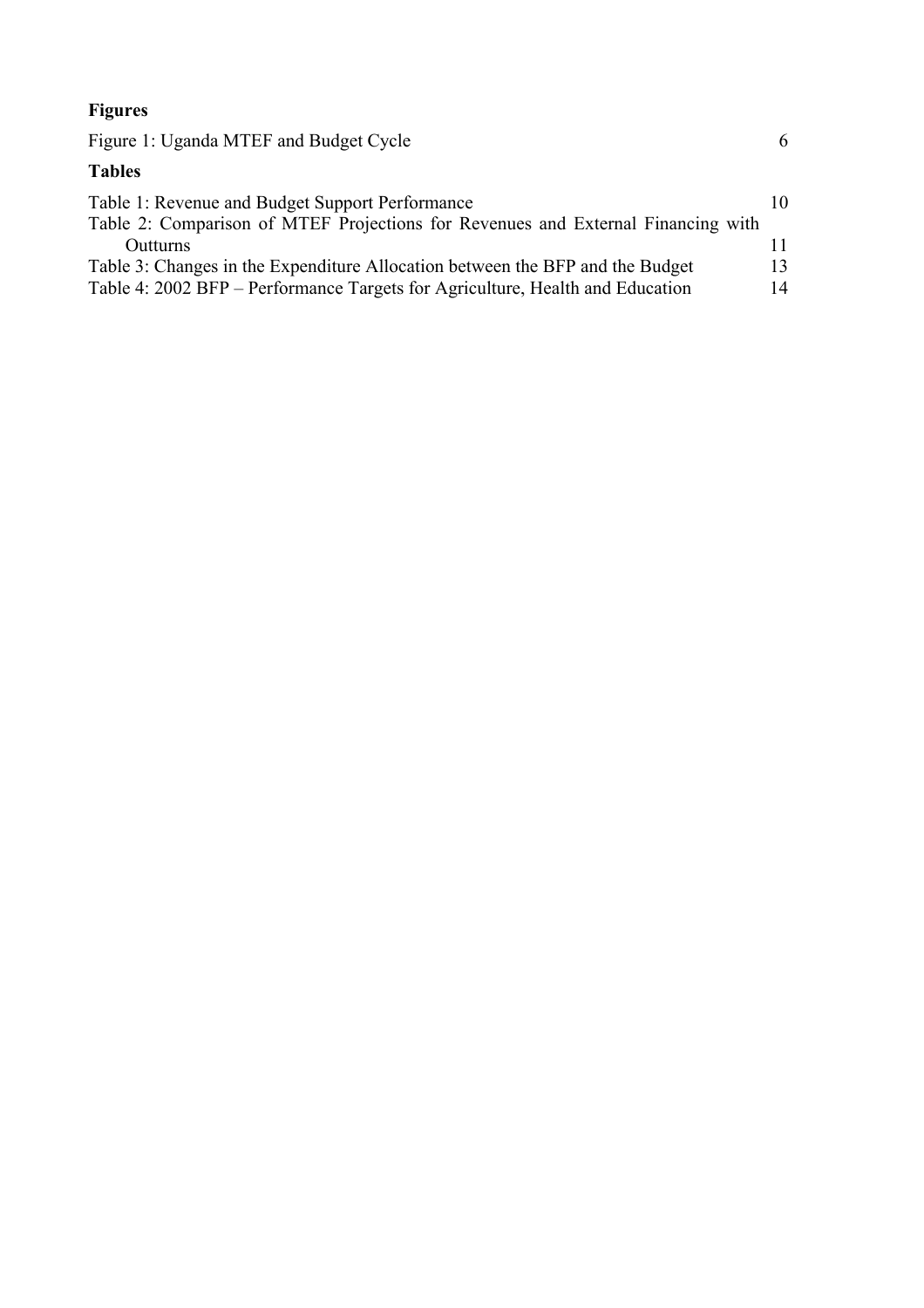# **1. Background**

### **1.1 When/why was the MTEF introduced?**

An MTEF<sup>1</sup> exercise was initiated in Uganda in 1992 with the preparation of the Budget Framework Paper (BFP) prior to the finalisation of the annual budget. The BFP initiative was a response to two specific problems:

- The deterioration in macro-fiscal performance that had occurred in 1991/92 when inflation increased to 100%. In part this reflected a disjunction between the Ministry of Finance's (MoF's) management of the budget and the Ministry Economic Planning and Development's responsibilities for macroeconomic management. This led to merger of the two ministries in 1992 and the introduction of cash budget as a means of strengthening fiscal control.2
- The inability of the Government to meet its counterpart funding commitments on donor financed projects.

The MTEF was initiated directly by the Ministry of Finance Planning and Economic Development (MoFPED) independently of any donor-led operation. MoFPED has continued to exercise strong leadership over the process and its subsequent evolution. Nevertheless, from an early stage the MTEF was used as an umbrella into which other WB and donor supported PEM initiatives were incorporated. These included:

- Prioritisation of projects in the public investment programme with the adoption of core/non-core PIP. This was an attempt to address problem of funding of counterpart contributions on investment projects.
- The introduction of 'Priority Programme Areas' (PPAs) into the recurrent budget under which allocations for certain budget lines were 'protected' from cutbacks in funding releases resulting from the implementation of the cash budget system. The PPAs covered primary education, primary health care, water supply, rural roads and agricultural research/latterly extension.
- From 1994, the WB started to reorient its PER exercise towards supporting the MTEF with donor inputs into the PER increasingly being provided in the form of technical assistance support for the background MTEF analysis.
- After 1998, the PER exercise was to a large extent subordinated into the MTEF with MoFPED presenting the BFP at an annual PER meeting and the WB providing its own assessment of the MTEF proposals.

Over the years the scope of the MTEF has broadened considerably both in content and in stakeholder involvement. Thus

- The initial focus of the MTEF analysis was on the macro-fiscal framework and on allocations to the major budget lines (e.g. wagebill, O&M, subsidies, PPAs, PIP).
- Starting with the 1995 BFP, sector analysis was introduced. This initially covered education, health, agriculture, roads.
- After 1997 the MTEF analysis was extended to cover all sectors with the establishment of Sector Working Groups (SWGs) led by the line ministries.

 $\overline{a}$ 1 In Uganda the MTEF analysis is presented as the "Budget Framework Paper" (BFP). The term MTEF is used more narrowly to refer to a table setting out the proposed three-year resource allocations by sector and major programme. The term Medium-Term Budget Framework (MTBF) refers to the aggregate fiscal table showing total revenues, expenditures, deficit and financing. Both the MTBF and MTEF tables are included in the annual budget estimates. In this case study the term MTEF has been used more broadly to refer to the process of developing the BFP involving the development of the medium-macro-fiscal framework, the analysis of strategic public expenditure choices, and the development of public expenditure plans. References to the BFP refer to the BFP document. In Uganda, the PRSP is referred to as the Poverty Eradication Action Plan (PEAP). Funding for implementation of poverty-reduction related expenditures is grouped within the Poverty Action Fund (PAF) which exists as a "virtual fund" within

the Budget. 2 The two ministries were briefly demerged again during 1996-97.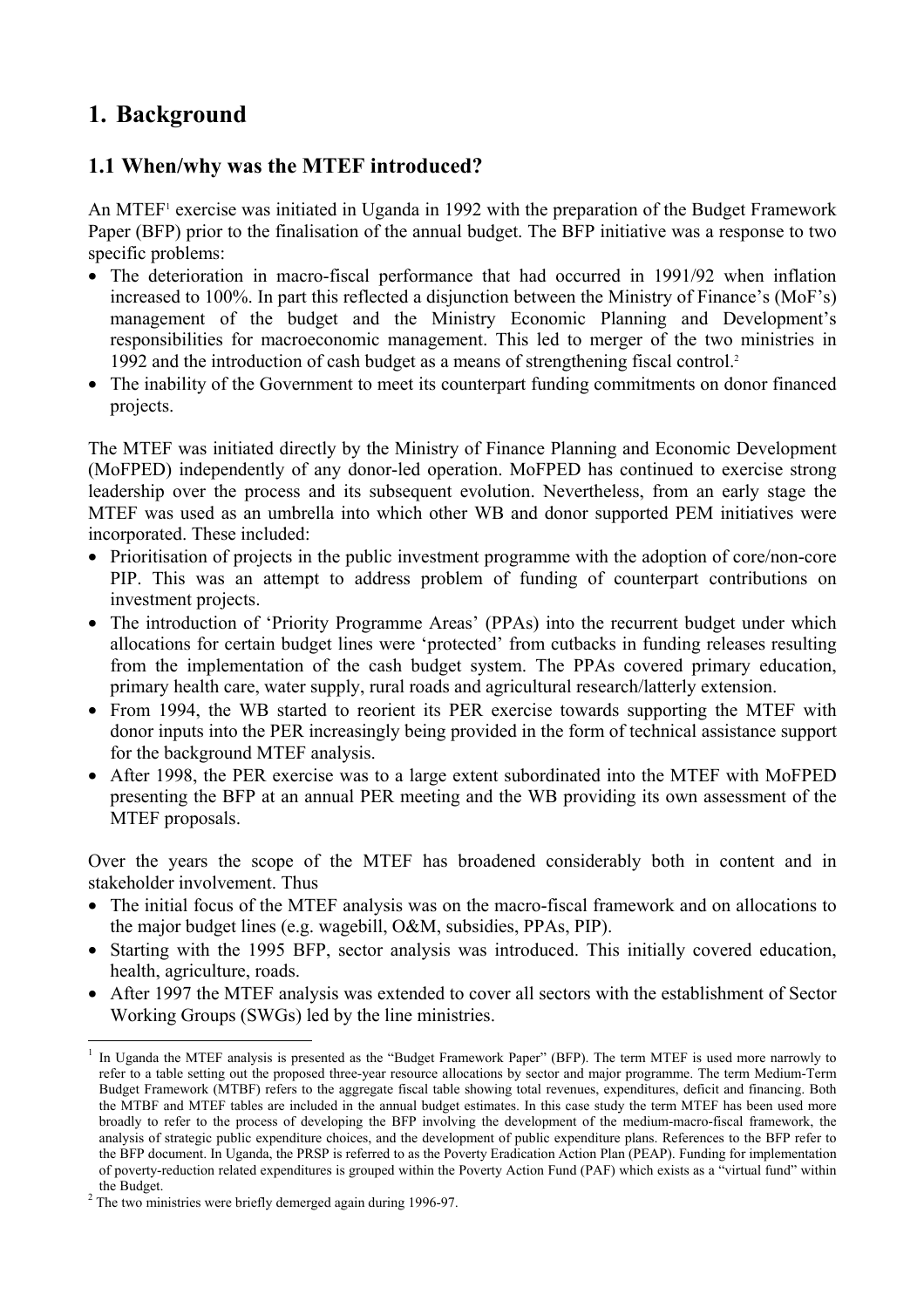- The MTEF exercise was extended to local governments (LGs) in 2000 with the introduction of Local Government Budget Framework Papers (LGBFPs).
- A requirement for submission of the MTEF to Parliament was introduced under the 2001 Budget Act.

#### **1.2 Key features of the approach to implementing the MTEF**

Initially the MTEF exercise was undertaken within MoFPED. Line ministries started to be involved from 1994 with introduction of sector analysis. Since, the process has been expanded and representatives of civil society now attend the main BFP workshops.

A more participatory approach was adopted with 1998 BFP with consultation workshops at beginning and end of MTEF preparation and with the setting up Sector Working Groups (SWGs) to prepare sector BFPs (SBFPs). SWGs now cover: (i) education; (ii) health, (iii) roads, works, communication and housing; (iv) water; (v) agriculture; (vi) natural resources; (vii) justice, law and order; (viii) public administration; (ix) accountability; (x) local government; (xi) enabling framework- private sector; (xii) security; (xiii) public service, pay and pensions reform; (xiv) social development.

Until 2002, the BFP had the status of a Cabinet Memorandum and was therefore not 'a public document'. With the presentation of the MTEF to Parliament, it is now in the public domain. However, a public/popular' version of the BFP has not yet been produced, nor has the BFP been placed on the MoFPED website.

MoFPED has been leading advocate of MTEF process. Because MoFPED has responsibility for both finance and planning, the potential turf issues that arise where these functions are separated have been avoided. The MTEF exercise has also enjoyed strong political support from the President (although State House has been one of the worst transgressors in keeping its Budget within the MTEF ceiling). Line ministries and ministers have become increasingly engaged in MTEF process. There is a view that it has provided greater certainty to the budget process and as having simplified budget preparation and negotiation. However, there are doubts about the transparency of decisions on sector resource ceilings. These are seen as being decided by MoFPED with little scope for discussion and argument.<sup>3</sup>

Donors have played a supporting role with the provision of technical assistance (e.g. to support SWGs, plus specific thematic studies), but there has been no dedicated project assistance to support the MTEF. Technical assistance (TA) inputs have been effectively managed by the MoFPED. This has resulted in a high degree of institutionalisation of the MTEF exercise.

As noted above, there has been a close relationship between MTEF and the WB's Public Expenditure Review (PER) exercise. The 1993 PER introduced a more participatory approach to PER involving collaborative working with MoFPED. However, to a large extent the PER remained a parallel exercise providing analysis that was often not well-timed to feed into MTEF process. After 1997, the PER process was subsumed within the MTEF involving (i) donor participation in SWGs; and (ii) an annual PER meeting held in May at which MoFPED presented the MTEF plus supporting issues related papers to the donor community.

 $\overline{a}$ 3 Moon, Allister (2002) Public Expenditure Reviews (PERs) and Budget Process in Uganda and Tanzania (mimeo).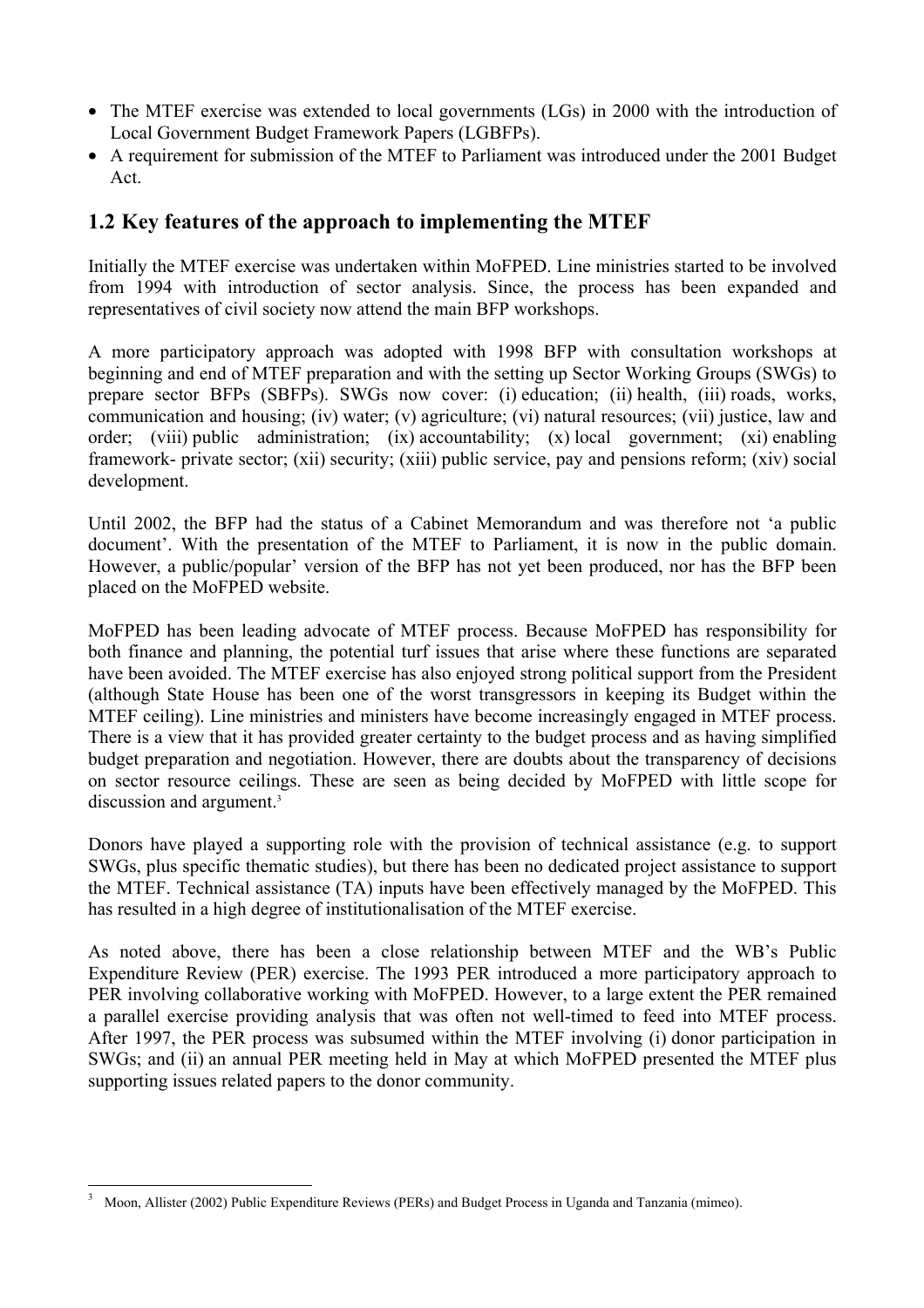# **2. The MTEF Process and Organisational Framework**

## **2.1 The MTEF process and calendar**

Preparation of the MTEF starts in September/October with a Cabinet retreat. The policy and analytical stage of the MTEF exercise is completed with the draft BFP being presented to Cabinet in March prior to its submission to Parliament. The final MTEF figures are included in the final Budget proposals that are approved by Cabinet in late May/early June and then submitted to Parliament.

Preparation of the MTEF has been integrated with the Budget preparation process. Thus:

- the budget guidelines issued in November cover both the preparation of the SBFPs and of the preliminary budget estimates for recurrent and development expenditure;
- the guidelines issued in May for finalisation of the Budget Estimates incorporate revised sector and ministry resource ceilings following Cabinet approval of the BFP.



#### **Figure 1: Uganda MTEF and Budget Cycle**

In MoFPED:

- Budget Policy and Evaluation Department co-ordinates MTEF preparation.
- Macroeconomic Department prepares the macro-fiscal framework and sets the resource envelope.
- Tax Policy Department provides inputs on revenue policy and administration.
- Public Administration Department and Infrastructure and Social Services Department prepares sector inputs to main BFP and liaises with SWGs and line ministries.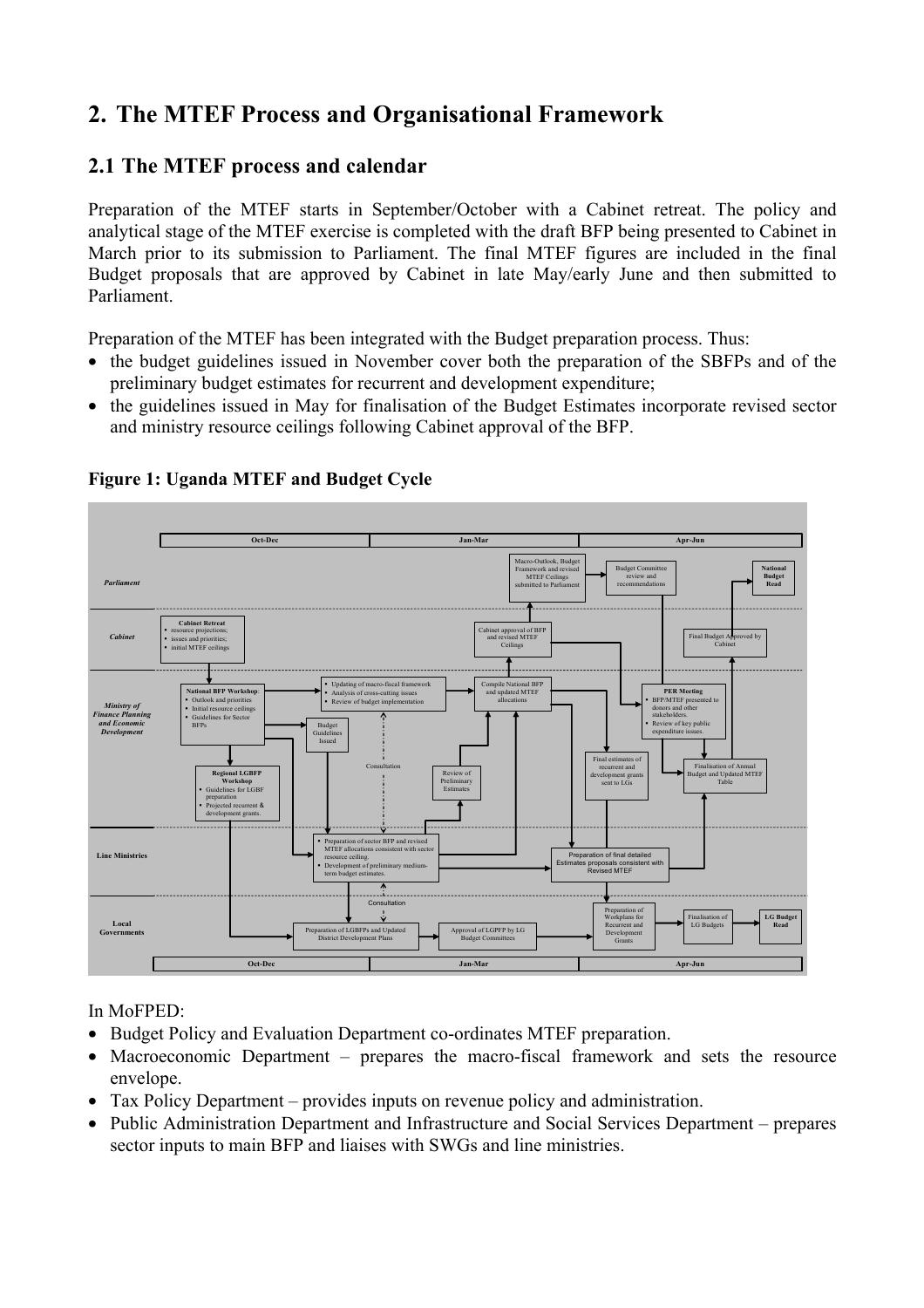In line ministries:

- Planning Departments provide the secretariats to SWGs that prepare the SBFPs.
- SWGs involve department heads in line ministry, MoFPED, donor representatives, civil society groups.

The MTEF is closely integrated with the PRS process. MoFPED is responsible for preparing both the PRS and MTEF. The focus within the Budget Department of MoFPED has moved from traditional line item incremental budgeting towards a more policy-led budget process with an increasing focus on outputs and outcomes. The policy and planning departments are responsible for the PRS process in line ministries.

#### **2.2 Political engagement**

The MTEF process starts with a Cabinet retreat prior to the National BFP Workshop in October (however this retreat was not held in 2001). The BFP proposals and preliminary budget estimates are then presented to Cabinet by the beginning of March. Under the new 2001 Budget Act, the President is required to submit to Parliament a 'three years macro-economic plan and programmes for the economic and social development' by  $1<sup>st</sup>$  April. Following review by the Budget Committee recommendations are then made to the President to be taken into account in the finalisation of the Annual Budget.

In 2002, the submission to Parliament ('Macroeconomic Framework and Indicative Budget Framework') was presented in somewhat different form to the BFP, but in future years MoFPED intends to integrate these two documents.

Prior to 1998, the MTEF was prepared largely as an internal exercise by MoFPED involving only limited consultation with line ministries and other stakeholders. Although work with line ministries in analysing expenditure priorities in selected sectors had been initiated in 1993/94, this was perceived as being largely led by MoFPED. In 1998 a more participatory approach was adopted and formally became part of the MTEF exercise. The key elements of this new approach were:

- A Cabinet retreat held in September/October to discuss the initial resource framework and identify the key budget issues and priorities for the coming MTEF.
- Holding a consultative workshop at the beginning of MTEF preparation (the National BFP Workshop) and prior to finalisation of the annual budget (the Public Expenditure Review Workshop). These are attended by representatives of government ministries, the Parliamentary Budget Committee, LGs, donor agencies and civil society groups.
- The establishment of SWGs responsible for preparing the SBFPs and prioritising expenditure plans within the indicative MTEF resource ceilings. SWGs membership comprises 'representatives of all stakeholders including civil society, donors, NGOs and the Government'.4 SWGs meet twice monthly throughout the year.
- Since 2000, extending the MTEF process to LGs with the preparation of LGBFPs. In October, MoFPED organises a series of regional workshops to initiate LGBFP preparation and to communicate planned levels of grant transfers for the next three years.

These consultative processes have assumed an influential role in the planning of the budget. The sector proposals in the BFP are based on the SBFPs. The LGBFPs do not directly feed into the preparation of the BFP, but are intended primarily as a tool for strategic budget planning by LGs.

 $\overline{a}$ 4 MoFPED (2001) Terms of Reference and Guidelines for Preparation and Presentation of Sector Budget Framework Papers, Fiscal Years 2002/03-2004/05 (page 1).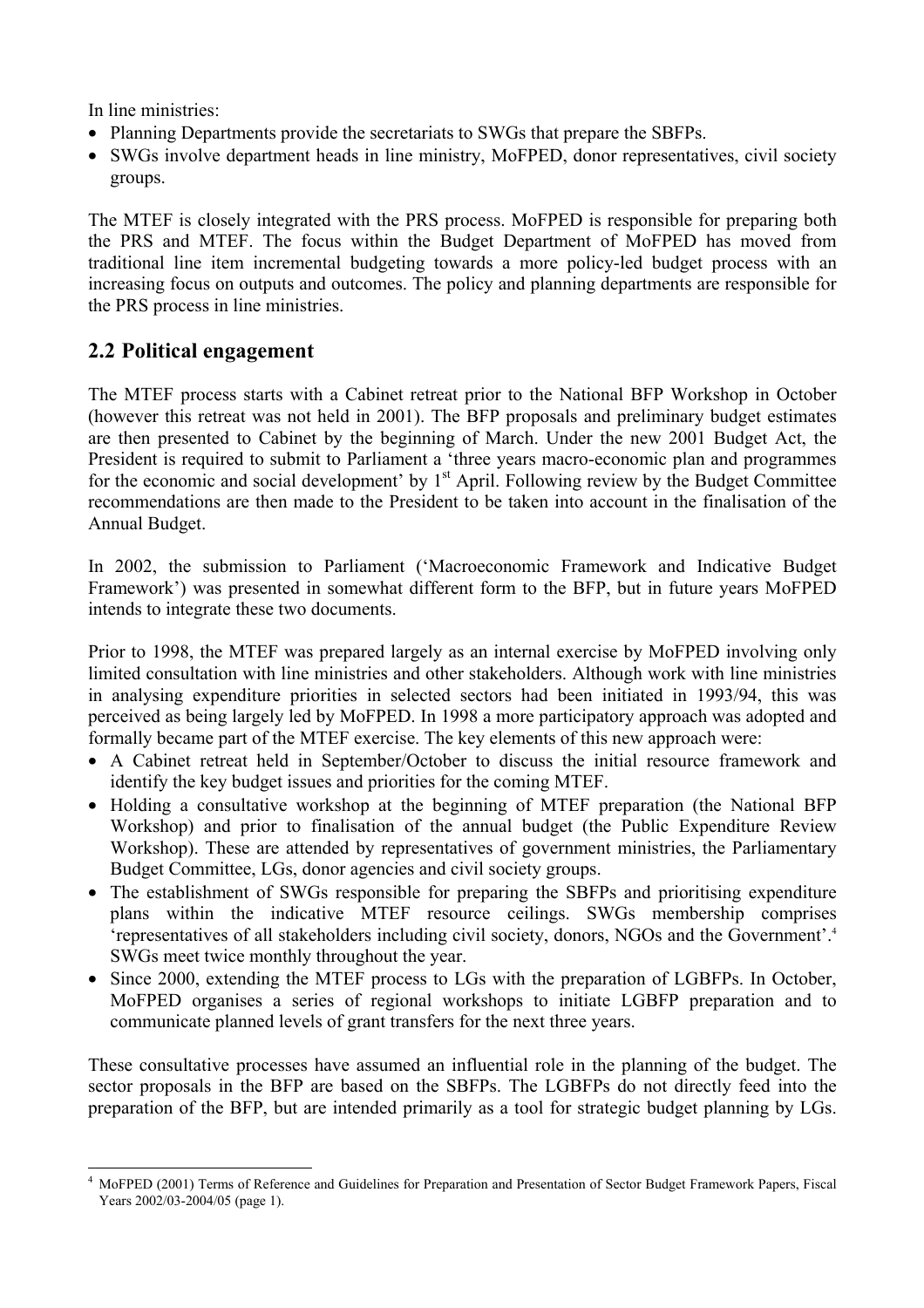Both line ministries and LGs see the BFP process as being central to their own planning and budgeting process.

#### **2.3 The role of parliament**

Under the 2001 Budget Act, MTEF is presented to Parliament by April  $1<sup>st</sup>$ . Comments of the Parliamentary Budget Committee provided by 15h May for consideration in finalisation of the Budget. Annual Budget which is presented to Parliament by 15<sup>th</sup> June includes an updated MTEF table.

In past Parliament has played primarily an 'observer' role (member of the Budget Committee attended workshops etc. but BFP was not reviewed by the Committee). The 2001 Budget Act, which was introduced as a private member's bill, reflects the concern of Parliament to become more effectively engaged on issues of medium-term budget policy and strategy. According to the Chairperson of the Committee an expected consequence of these new arrangements will be to facilitate subsequent approval of the annual budget by focusing its review the budget proposals on their consistency with the BFP.

# **3. MTEF Structure and Coverage**

#### **3.1 Time-frame and out-year estimates**

The MTEF in Uganda covers a three-year time horizon. The out-year estimates in the MTEF represent indicative allocations broken down by sector and institution and in the case of LG conditional grants by programme. Allocations are further divided between wagebill, non-wage recurrent, domestic development and donor development expenditures.

Initial ceilings for sector allocations are set by MoFPED at the commencement of the MTEF exercise in October. SWGs then propose changes within the overall sector resource ceiling that are consistent with policy priorities and strategies. Resources can be switched between domestic development and non-wage recurrent categories. Wagebill allocations are determined by the Ministry of Public Service. One consequence of this separation is that at sector level, the MTEF fails to address adequately the potential trade-offs between expenditure on the wagebill and other categories.

Externally financed public investment poses particular problems because of: (i) the typically longer timescale over which projects are planned and implemented (e.g. 1-2 year preparation and 3-4 year implementation); and (ii) greater difficulties in accurately estimating expenditures.

MoFPED undertakes a separate PIP exercise and approval procedure for investment projects (the PIP document is also referred to as Volume 2 of the Poverty Eradication Action Plan). One consequence is that donor financed investment allocations have been determined exogenously separate from the MTEF process and therefore represent a potentially softer budget constraint for line ministries (if they can access additional donor financing they can increase funding for their sector). To address this problem MoFPED intends to bring the PIP within the overall budget constraint for the sector. However, it is acknowledged that this will take some tome as there are considerable practical hurdles to be overcome.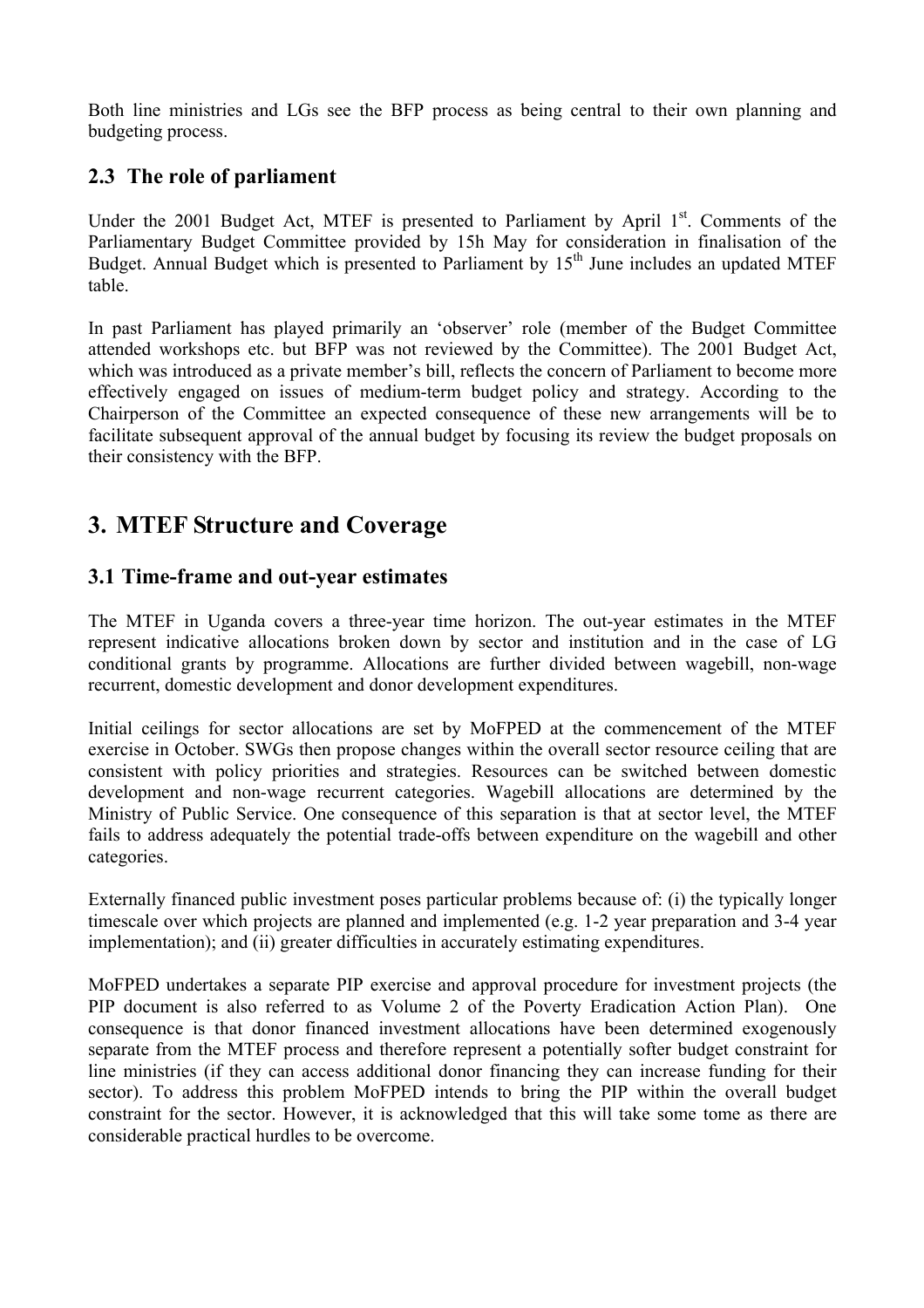# **3.2 Comprehensiveness**

The MTEF does not include local government revenues and the expenditures financed from these revenues. Local Government expenditures are reflected in the MTEF as unconditional and conditional grants subdivided between wage, non-wage recurrent, domestic development and donor project allocations.

The MTEF does not include provision for arrears (Ush 37 billion in 2002/03) and 'local other' (expenditures against revenues) (Ush 12 billion) which are included in the Budget (total Ush 1,838 billion).

The MTEF structure is consistent with the categorisation used in the Budget. The main difference is that the MTEF presents expenditures sectorally but with allocations by vote identified under each sector. The MTEF does not identify allocations by programme except in the case of local government conditional grants.

# **4. Basis and Process of Setting Resource Projections**

### **4.1 Forward projections and aggregate estimates**

Forward projections are based on a financial programming model. The model provides a coherent framework that links relevant variables (e.g. import revenues linked to level of imports). Within the model economic growth is treated as an exogenous variable.

MoFPED and BoU collaborate in running the model with the framework being constantly being updated. Until recently, revenues plus concessionary financing provided the aggregate fiscal constraint within which the MTEF was prepared. However, since 1997/78 the resource envelope has grown rapidly due to substantially increased donor budget support, which rose from 2.6% of GDP in 1996/97 to 7.2% in 2001/02. This has led to following concerns:

- the potential impact on the exchange rate and inflation of a high level external resource flows and rapidly increasing public expenditure;
- the risk of volatility of exchange and interest rates in response to fluctuations in aid flows; and
- the increased dependency of Budget on external assistance.

One consequence of the increase in donor financing was that the overall deficit, excluding grants, increased from 6.25% of GDP in 1996/97 to 11.4% of GDP in 2001/02. This has led MoFPED to changing the basis of the aggregate resource constraint so that in future it will increasingly reflect the Government's long-term objectives of fiscal sustainability and a reduced budget deficit. The failure to increase domestic revenues remains a major concern to MoFPED. The tax base is very limited and tax administration is weak. There is an enduring culture of non-compliance among taxpayers. As a result MoFPED has adopted more modest targets for revenue growth in recent MTEFs (0.2% per year in 2002/03-2004/05 MTEF).

The resource framework for the PRSP is fully integrated within the MTEF.

The macroeconomic and fiscal forecasts and projections are co-ordinated with the IMF but with MoFPED and BoU having taken the lead during the last 2-3 years. Effectively the Government runs a 'shadow programme' to that of the IMF. The MTEF adopts more conservative forecasts than the IMF which has tended to overestimate revenues and budgetary support.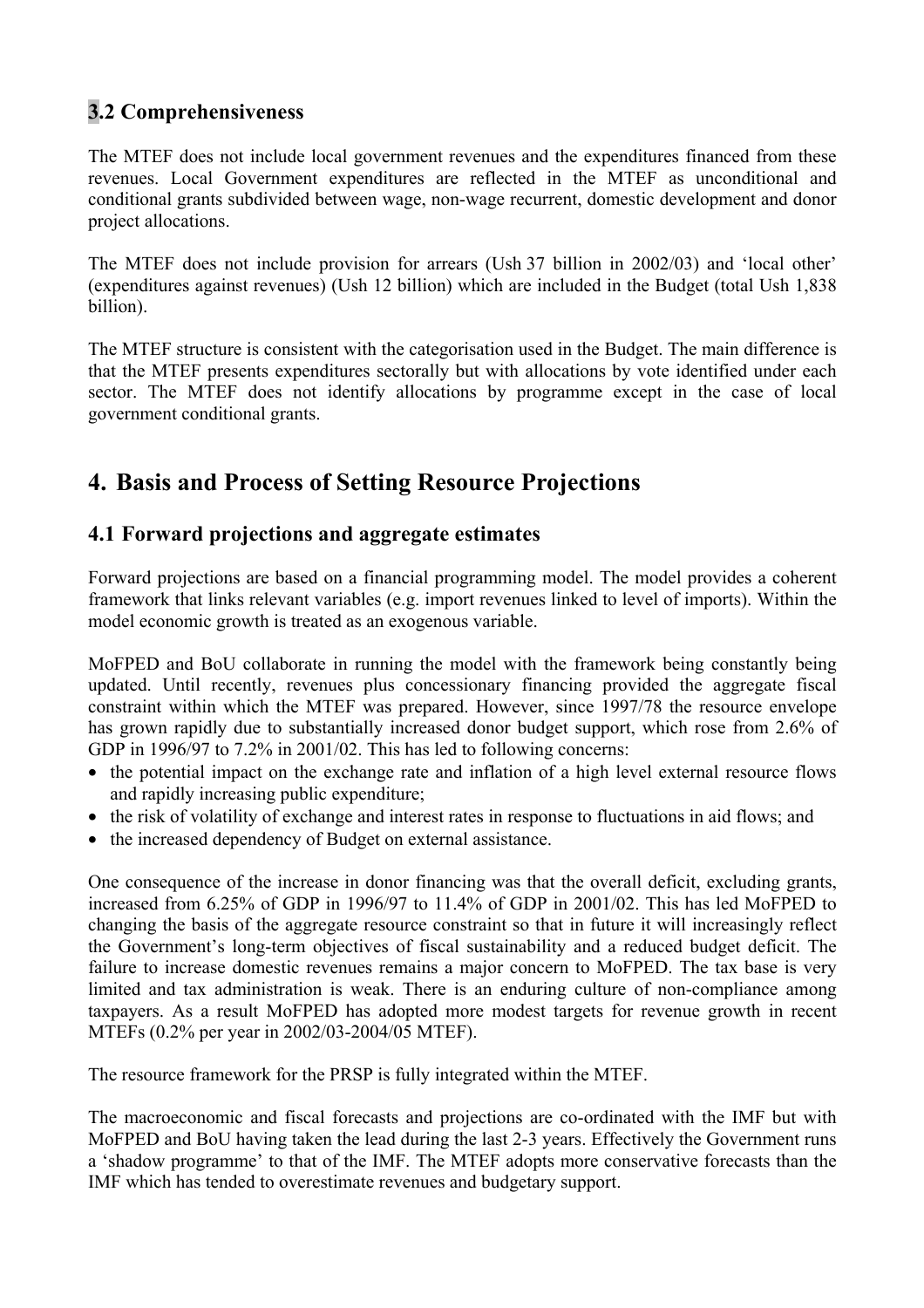The basis of the MTEF forecasts are as follows:

- GDP is estimated exogenously for each sector in recent years GDP growth has fluctuated between 5% and 7%.
- Revenues are projected for each tax head generally these assume modest improvements in revenue administration.
- External financing is based on contractual agreements and relatively firm commitments. Estimates of budget support financing have proved optimistic with donors overestimating the level of disbursements. Consequently, for the 2002/03 budget, forecasts were adjusted down by 10% from the figures derived from the donors. Estimates of project financing in the Development Budget have also proved optimistic hence the figures in the fiscal table is lower than that the total of the sector allocations in the MTEF table, reflecting outturn experience from previous years. This difference is 10% in 2002/03 Budget.<sup>5</sup>
- Debt payments generated from the debt database maintained by MoFPED and BoU.

In recent years outturn figures have fallen significantly below the resource projections contained in the annual Budget. In the case of revenue shortfalls, there have been matching reductions in budget releases and expenditures. Shortfalls in budget support have been covered by adjustments in the Governments savings and borrowings with the BoU (since it is assumed that the receipt of these resources has been delayed).

MoFPED introduced an Annual Budget Performance Report in 1999/2000 and a Semi-Annual Budget Performance Report from 2001/02 which has provided an analysis of deviations. The main causes identified have been:

- Overoptimistic projections of tax revenue performance. With the 2000/01 Budget MoFPED introduced more modest assumptions of revenue growth.
- Overoptimistic estimation of budget support. From the 2000/01 Budget MoFPED has made downward adjustments to the estimates provided by donors (especially the EC and WB)
- Overestimation of the GDP deflator which has contributed to overoptimistic estimates of tax revenues.
- Overestimation of changes in the exchange rate.

|                                                                 | 1999/2000       |           | 2000/01         |           |  |
|-----------------------------------------------------------------|-----------------|-----------|-----------------|-----------|--|
| Source                                                          | Budget (Ush bn) | % Outturn | Budget (Ush bn) | % Outturn |  |
| Uganda Revenue Authority (URA)                                  | 1,100.0         | 88.9%     | 1,111.4         | 96.7%     |  |
| Non-URA (mostly Non-Tax Revenues)                               | 22.8            | 122.0%    | 29.5            | 28.2%     |  |
| Budget Support (Grants and Loans)                               | 512.0           | $60.3\%$  | 685.4           | $80.2\%$  |  |
| Total                                                           | 1.634.8         | $80.5\%$  | 1.826.3         | 89.4%     |  |
| Source: MoFPED Budget Performance Reports 1999/2000 and 2000/01 |                 |           |                 |           |  |

#### **Table 1: Revenue and Budget Support Performance**

The table below compares MTEF projections for revenues and external financing with subsequent outturns. It indicates that:

- Since 2000, there has been a considerable improvement in the realism of revenue estimates, particularly for the two outer years, where the estimates have been subject to small changes in subsequent years.
- Projections of external financing continue to be subject to significant variation both between MTEFs and in comparison with outturn figures. For example, the MTEF table in the 2001/02

 $\overline{a}$ 5 There is a question of the extent to which this shortfall reflects implementation capacity constraints or the need to incorporate some "over-budgeting" on capital investment projects, where implementation can be affected by a range of "delay" factors. The relatively small adjustment of 10% suggests that the latter set of factors is probably more important is the case of Uganda.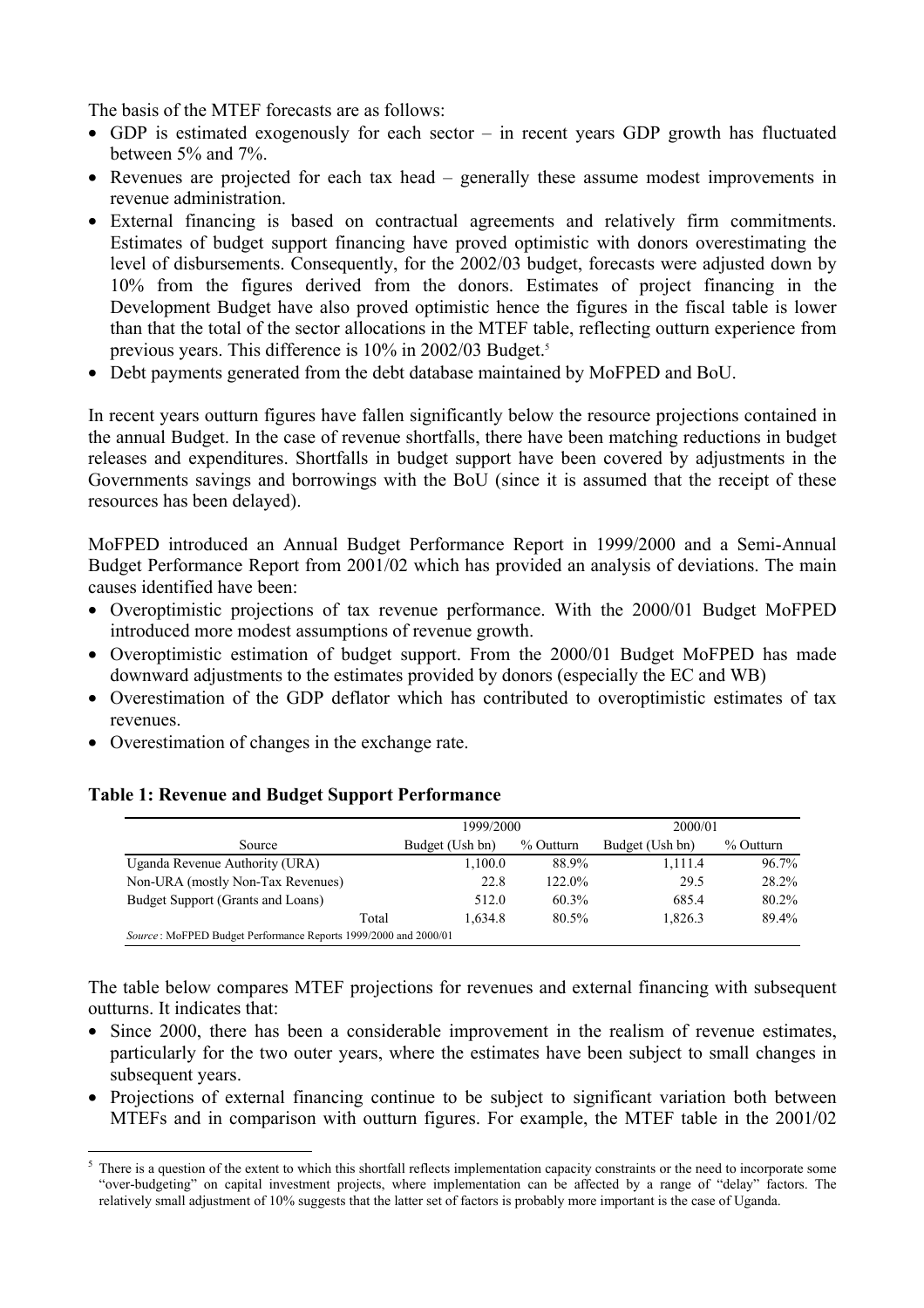Budget overestimated external financing by 27.5%, while the out-year estimate for 2002/03 was reduced by 8% when the MTEF was updated for the 2002/03 Budget.

#### **Table 2: Comparison of MTEF Projections for Revenues and External Financing with with Outturns**

|                    |       | <b>USh billion</b>      |                         |                                                                                       |                                                |                                                                                                                                                                              |  |  |
|--------------------|-------|-------------------------|-------------------------|---------------------------------------------------------------------------------------|------------------------------------------------|------------------------------------------------------------------------------------------------------------------------------------------------------------------------------|--|--|
|                    |       | 1997/98 1998/99 1999/00 | 2000/01                 | 2001/02 2002/03                                                                       |                                                | 2003/04                                                                                                                                                                      |  |  |
|                    |       |                         |                         |                                                                                       |                                                |                                                                                                                                                                              |  |  |
|                    | 939.6 |                         |                         |                                                                                       |                                                |                                                                                                                                                                              |  |  |
|                    |       | 1,132.1                 |                         | 1,547.4                                                                               |                                                |                                                                                                                                                                              |  |  |
|                    |       |                         |                         |                                                                                       | 1,460.4                                        |                                                                                                                                                                              |  |  |
|                    |       |                         |                         |                                                                                       | 1,485.1                                        | 1,696.6                                                                                                                                                                      |  |  |
|                    |       |                         |                         |                                                                                       | 1,432.6                                        | 1,622.8                                                                                                                                                                      |  |  |
| 799.5              | 950.2 |                         |                         |                                                                                       |                                                |                                                                                                                                                                              |  |  |
|                    |       |                         |                         |                                                                                       |                                                |                                                                                                                                                                              |  |  |
|                    |       |                         |                         |                                                                                       |                                                |                                                                                                                                                                              |  |  |
| <b>USh billion</b> |       |                         |                         |                                                                                       |                                                |                                                                                                                                                                              |  |  |
|                    |       |                         |                         |                                                                                       |                                                | 2003/04                                                                                                                                                                      |  |  |
|                    |       |                         |                         |                                                                                       |                                                |                                                                                                                                                                              |  |  |
|                    | 657.2 | 591.0                   | 611.6                   |                                                                                       |                                                |                                                                                                                                                                              |  |  |
|                    |       | 940.2                   |                         | 1,040.0                                                                               |                                                |                                                                                                                                                                              |  |  |
|                    |       |                         | 1,164.1                 |                                                                                       |                                                |                                                                                                                                                                              |  |  |
|                    |       |                         |                         |                                                                                       |                                                | 1,471.7                                                                                                                                                                      |  |  |
|                    |       |                         |                         |                                                                                       | 1,322.9                                        | 1,282.8                                                                                                                                                                      |  |  |
| 591.5              | 702.9 | 755.1                   | 1.126.2                 | 1,313.9                                                                               |                                                |                                                                                                                                                                              |  |  |
|                    |       |                         | 1997/98 1998/99 1999/00 | 1,099.6 1,284.4<br>1,010.3<br><b>External Financing (Grants + Loans - Repayments)</b> | 1,332.7<br>1,140.9<br>1,083.5 1,246.8<br>910.6 | 1,291.1<br>1,299.7<br>2000/01 2001/02 2002/03<br>1,181.2 1,217.6<br>1,675.9<br>1,434.7<br>Note: Outturn figures for 2001/02 are revised estimates included in 2002/03 Budget |  |  |

## **5. Basis and Process of Setting Aggregate Limits and Broad Allocations**

#### **5.1 MTEF allocations and expenditure limits**

Expenditure limits for the budget year are determined from the MTEF (the MTBF/fiscal table). Prior to the October BFP Workshop, the MTEF ceilings for the out-years are updated and extended forward by one year. The revised framework is included as an annex to the BFP guidelines. The aggregate expenditure limit is broken down between wage-bill, non-wage recurrent, domestic development and donor development categories. However, ministries may switch resources between domestic development and non-wage recurrent expenditure. In effect therefore there are separate limits for the expenditures financed from the domestic budget (including budget support) and externally financed projects.

The aggregate limit is the same as the updated MTEF projections. The MTEF projections are updated three times during the year: (i) in October prior to the preparation of the BFP; (ii) in March when the BFP is finalised; and (iii) in June when the Budget is finalised. Cabinet is engaged in setting aggregate ceilings and broad allocations through the Cabinet Retreat held prior to the October BFP Workshop, and subsequently when it considers and approves the BFP in March.

There is a separate PIP. In the context of the MTEF, the PIP is used for generating the estimates of externally financed public investment for the MTEF (since these will largely reflect existing project commitments or 'pipeline' financing). Information on donor project commitments and planned disbursements is held on a database maintained by the Aid Data Unit in the Aid Liaison Unit.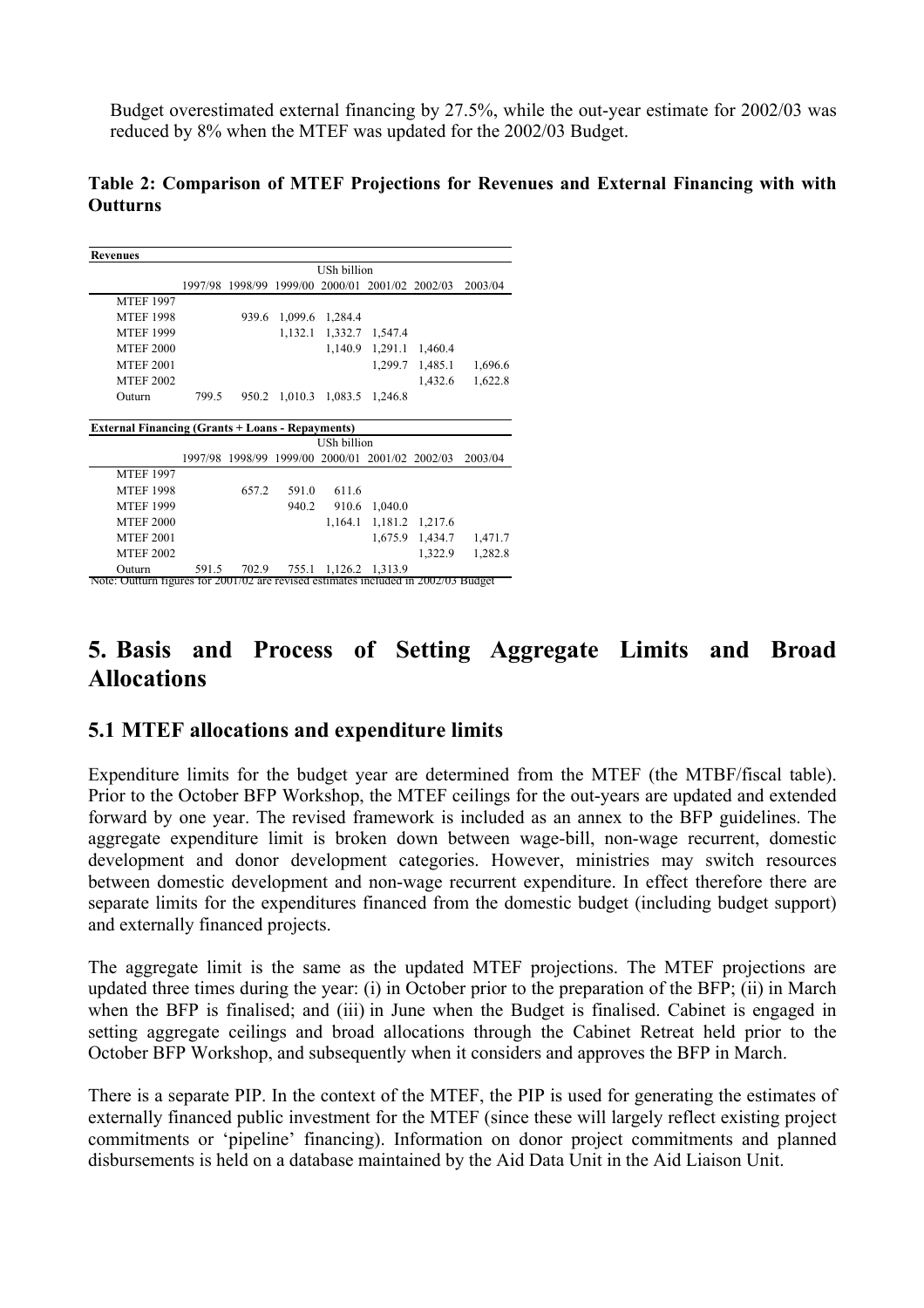Updating of the PIP takes place after the MTEF is completed and so is not directly linked to the MTEF process (e.g. PIP 2002/03-2004-05 is due to be prepared in August 2003). Consequently, while the first year of the PIP will be the same as the Budget and MTEF, the out-years can be significantly different. For the 2002 MTEF, the absence of an updated PIP led to MoFPED projecting sectoral allocations for externally financed projects pro-rata based on the distribution of allocations in the 2002/03 Budget. Thus, the role of the MTEF in determining resource allocations does not currently extend to externally financed projects. It also indicates the need for reform of the PIP exercise to bring it more effectively within the framework of the MTEF.<sup>6</sup>

#### **5.2 Other limits provided to line organisations**

Resource limits are further broken down between by institution (ministry) and by major economic category, and in the case of LG conditional grants by sub-functional programme.

Sector Working Groups are free to propose reallocations between institutions and the major economic categories of spending so long as this is consistent with policies such as those regarding the decentralisation of government functions, and targets under the Poverty Eradication Action Plan  $(PEAP).7$ 

The absence of a common sub-functional (programme) classification to the Budget represents a significant constraint to the BFP analysis and to linking resource allocations to policy priorities.

#### **5.3 Revisions during the preparation process**

Further adjustments are made to allocations during preparation of the final budget. These derive from: (i) recommendations of Cabinet and Parliament on the BFP proposals; (ii) further updating of the macro-fiscal framework; (iii) final decisions on wage and payroll adjustments taken by the Ministry of Public Service; and (iv) evaluation of spending agency budget proposals.

For the 2002/03 Budget, total expenditure allocations increased by 4.3% compared with the BFP proposals with the increase in domestic funding being largely allocated to increased wage-bill spending. Allocations for donor financed development expenditures were increased by 9.3% reflecting an updated assessment of expected disbursements on aid projects.

An analysis of variance in allocations across the 10 MTEF sectors showed:

- Considerable consistency between the BFP and Budget estimates for non-wage recurrent and domestic development expenditures with an average variation of 4.3% in 2002/03 and 2.9% in each of the two outlying years. Since it is only in these two categories of expenditure that the MTEF analysis is being used to influence expenditure allocations, it suggests that the MTEF ceilings process is influential.8
- A surprisingly high level of variance in wagebill allocations between the BFP and Budget, averaging 14.4%. The reasons for this deviation are not clear, and at first sight it appears somewhat surprising since the deviation at sector level is much greater than for the total wagebill expenditures.

 $\overline{a}$ 

<sup>&</sup>lt;sup>6</sup> From an institutional perspective Uganda has, since 1995, made significant progress towards integration of the planning and budgeting of recurrent and development expenditures. Responsibility for the PIP, BFP and Annual Budget has been brought within a single department in MoFPED. Under the Integrated Financial Management System being introduced from July 2003 the development and recurrent budgets are due to be fully integrated within a common budget classification. 7

 $\frac{7}{1}$  The term used for the PRSP in Uganda.

<sup>&</sup>lt;sup>8</sup> As noted earlier, wagebill allocations are to a large extent determined exogenously by the Ministry of Public Service, while expenditures on externally financed projects are largely derived from existing commitments of project financing.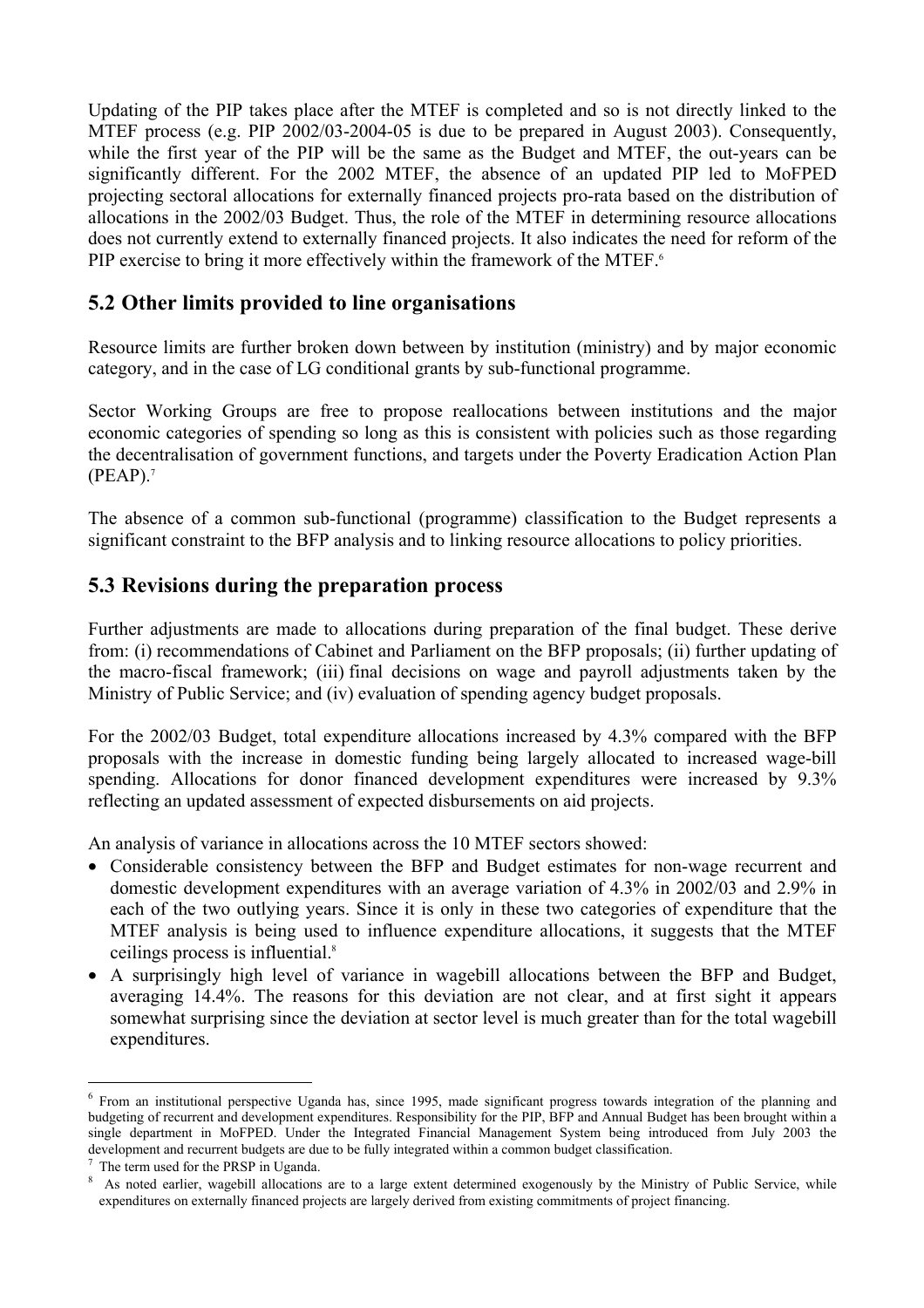• A similarly very high level of variation in donor financed development expenditures averaging 24.6% indicating the very weak basis for the original estimates. This is further reflected in the practice of projecting sector allocations for the two outer years pro-rata with the projected overall change in donor financed expenditures.

| <b>Change in Total Allocation</b>                                                |               |         |          |  |  |  |
|----------------------------------------------------------------------------------|---------------|---------|----------|--|--|--|
|                                                                                  | <b>Budget</b> | Proj.   | Proj.    |  |  |  |
|                                                                                  | 2002/03       | 2003/04 | 2004/05  |  |  |  |
| <b>Total Expenditure</b>                                                         | 4.3%          | 3.2%    | 3.1%     |  |  |  |
| Wagebill                                                                         | 5.3%          | 2.8%    | 2.2%     |  |  |  |
| Non-Wage + Dom. Dev.                                                             | 1.2%          | $0.0\%$ | $-0.1\%$ |  |  |  |
| Donor Financed Dev.                                                              | 9.3%          | 9.9%    | 10.5%    |  |  |  |
| <b>Average Variance In Sector Allocations</b><br><b>Budget</b><br>Proj.<br>Proj. |               |         |          |  |  |  |
|                                                                                  | 2002/03       | 2003/04 |          |  |  |  |
|                                                                                  |               |         | 2004/05  |  |  |  |
| <b>Total Expenditure</b>                                                         | 8.3%          | $6.9\%$ | 6.4%     |  |  |  |
| Wagebill                                                                         | 14.4%         | 10.7%   | 7.4%     |  |  |  |
| Non-Wage + Dom. Dev.                                                             | 4.7%          | 2.9%    | 2.8%     |  |  |  |

**Table 3: Changes in the Expenditure Allocation between the BFP and the Budget** 

In theory organisational resource allocations are determined within sector resource ceilings by the SWGs. In practice both sector resource ceilings and allocations within in them are guided by a number of policy priorities. These include:

- Education policy commitment that 30% of ministerial and LG recurrent spending should be allocated to education. Spending requirements in education are also driven by UPE targets.
- Poverty Action Fund (PAF) policy commitment that poverty related spending should increase as a share of total budgetary expenditure.
- Defence –spending is capped at 2% of GDP.
- Statutory Bodies their budgets are set directly by Parliament although the Government also makes recommendations through the MTEF process.

#### **5.4 The role of donors in determining allocations**

Despite donor resources financing slightly over half of all public expenditure, MoFPED takes a strong lead in determining resource allocations with donor conditionalities being seen as reinforcing rather than leading expenditure policies. Examples of donor influence include:

- The spending target for education as share of total recurrent expenditure.
- Capping of defence spending as an IMF conditionality.
- Earmarking of budget support spending with some donors seeking additionality and direct accountability for their resources. In the 2002 PER meeting MoFPED made a strong policy statement discouraging this practice.

Donor influence over the Development Budget tends to be considerably more insidious with allocations reflecting past independently taken financing decisions rather being made within the framework of the MTEF.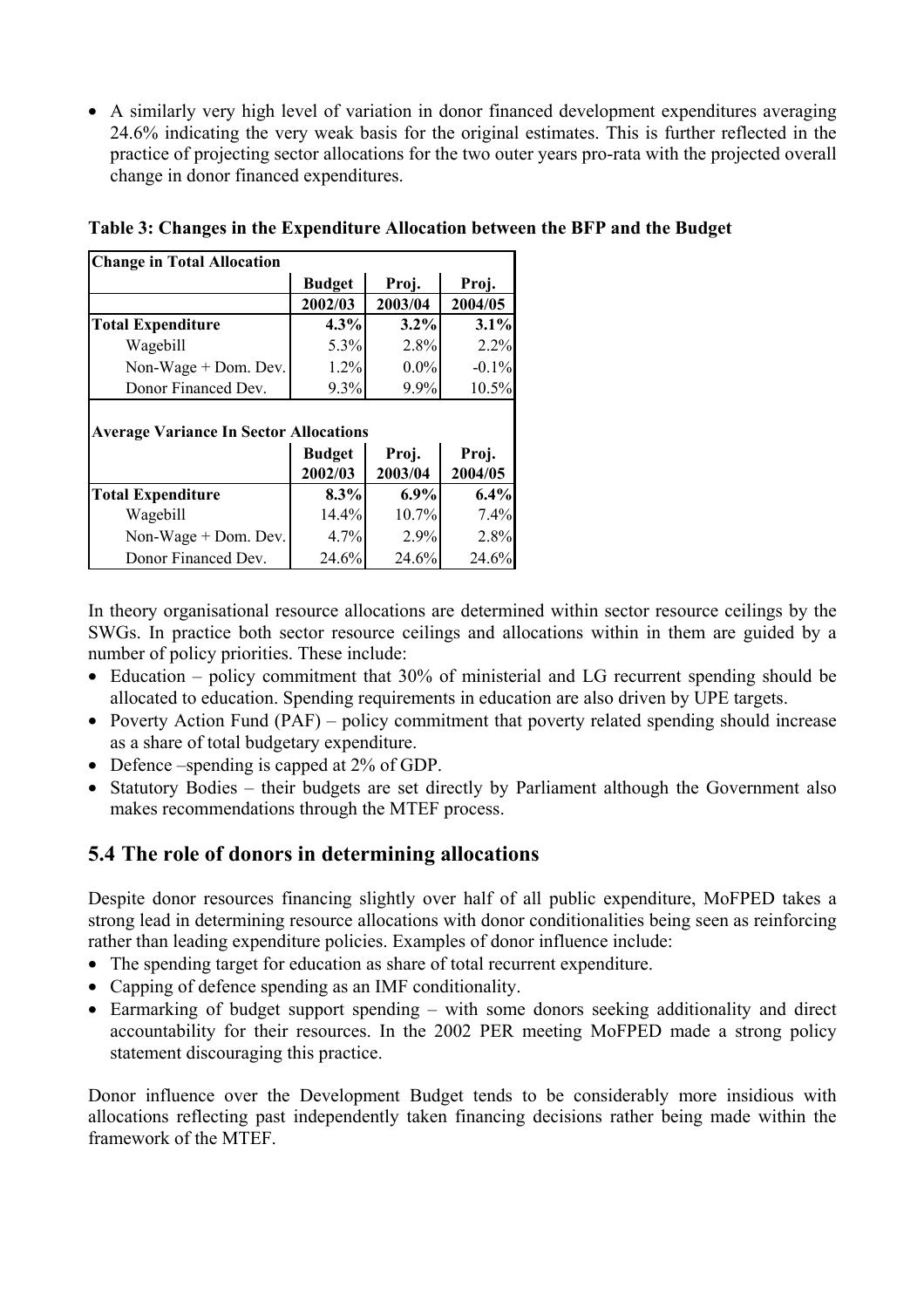### **5.5 Revisions to the framework**

The BFP does not explicitly explain changes made in sector and institutional allocations from the previous MTEF. However, in rolling forward the allocations for the next three years it includes an analysis of:

- Release performance against budget allocations for the previous two FYs and the first half of the current FY (since Uganda operates a cash budget – this provides a summary of in-year changes in allocations). It seeks to explain the underlying reasons for significant differences (e.g. overexpenditure of MTEF public administration allocation due to accelerated releases to State House and the Electoral Commission).
- Changes in the overall expenditure ceiling and their impact on the expenditure programme as a whole (e.g. the 2002 BFP adopted a more modest increase in expenditures for 2003/04 due to fiscal sustainability concerns and the decision to reduce the fiscal deficit from 12.3% of GDP in 2001/02 to 11.5% in 2002/03).
- The implications of the revised ceiling for allocations to individual sectors, focusing particularly on the coming budget year and taking into account the Government's stated expenditure priorities (the 2002 BFP takes pays particular attention to allocations to PAF activities).

### **5.6 Links to performance targets**

The BFP does not specifically link allocations to performance targets (as ministry expenditures are not disaggregated by programme, this would probably only be feasible in relation to the programme-related grants to LGs). Part of the problem is that only in a small number of programmes has there been a move towards output-based budgeting. For example, in education considered one of the more advanced sectors output-related unit costs and performance indicators have so far only been developed for primary education – work on developing unit costs and indicators for secondary and tertiary education is to begin in 2002/03.

However, in the discussion of the sector programmes in the BFP general sector performance indicators and targets are included where these are available. In the 2002 BFP these were stated as follows for agriculture, health and education:

Both the PEAP and MTEF use the same performance indicators and targets where these are available. However, this is an area in which there is considerable weakness (only in education, health and water have targets really been linked to resource allocation). The issue is closely linked to the development of SWAPs which have so far been completed for health and education and are currently being developed for water and the other social sectors. There is a 10 year development plan for roads which provides a similar framework. The Plan for the Modernisation of Agriculture, which in future should provide the policy basis for public resource allocations in agriculture, has yet to be costed.

Public consultation in target setting is closely linked to the development of sector plans and the PEAP in which civil society representatives are involved. For PEAP, there is also a parallel process headed by civil society organisations that feeds into the finalisation of the PEAP.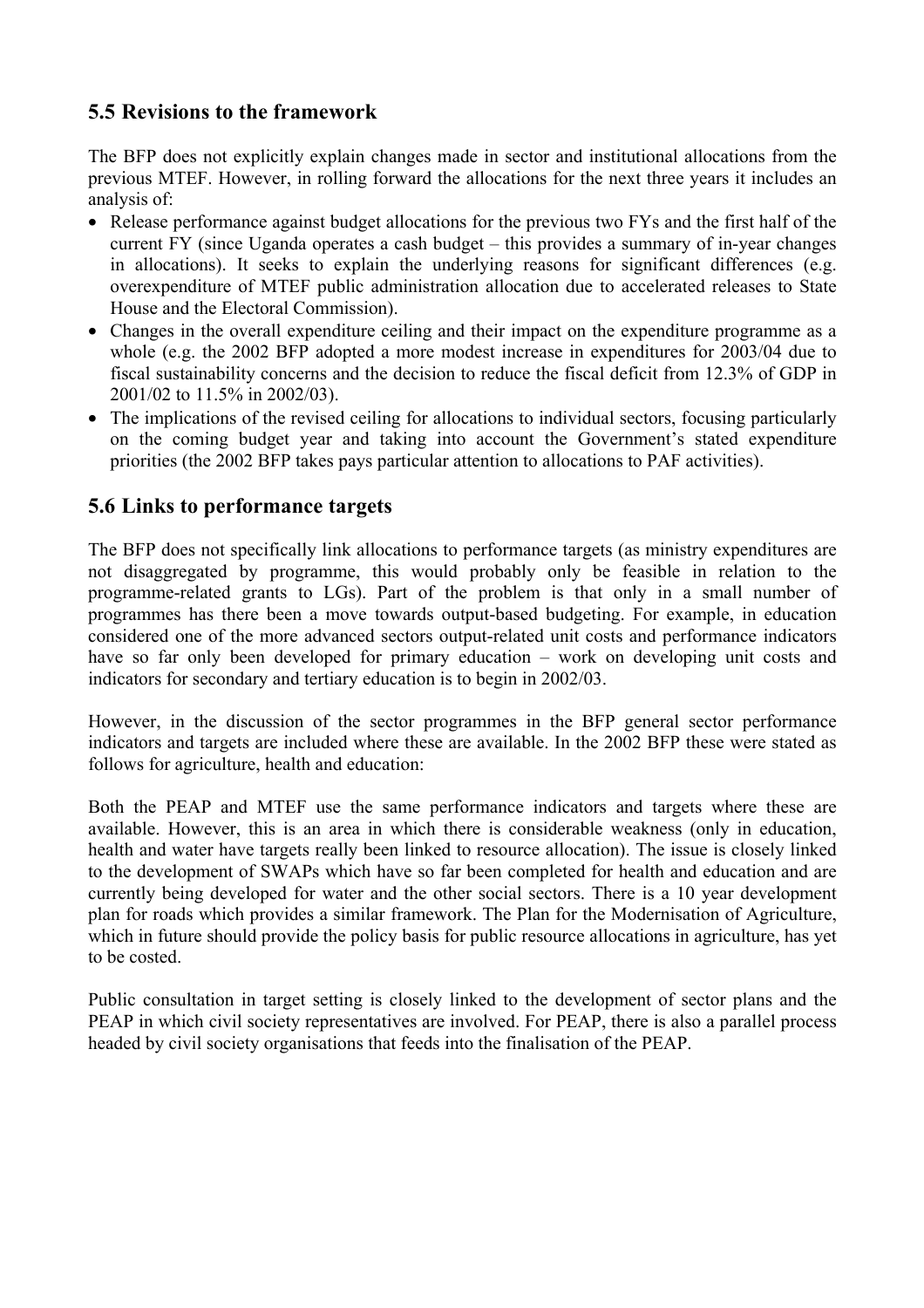#### **Table 4: 2002 BFP – Performance Targets for Agriculture, Health and Education**



# **6. Policy, Planning, the MTEF and Budgeting**

#### **6.1 Treatment of new policy proposals**

The PEAP is at the centre of the policy development process 'the PEAP has guided the formulation of government policy since its inception in 1997…Under this plan, Uganda is being transformed into a modern economy in which people in all sectors can participate in economic growth'.<sup>9</sup>

 $\overline{a}$ 9 MoFPED (2000) Uganda's Poverty Eradication Action Plan – Summary and Main Objectives" (March)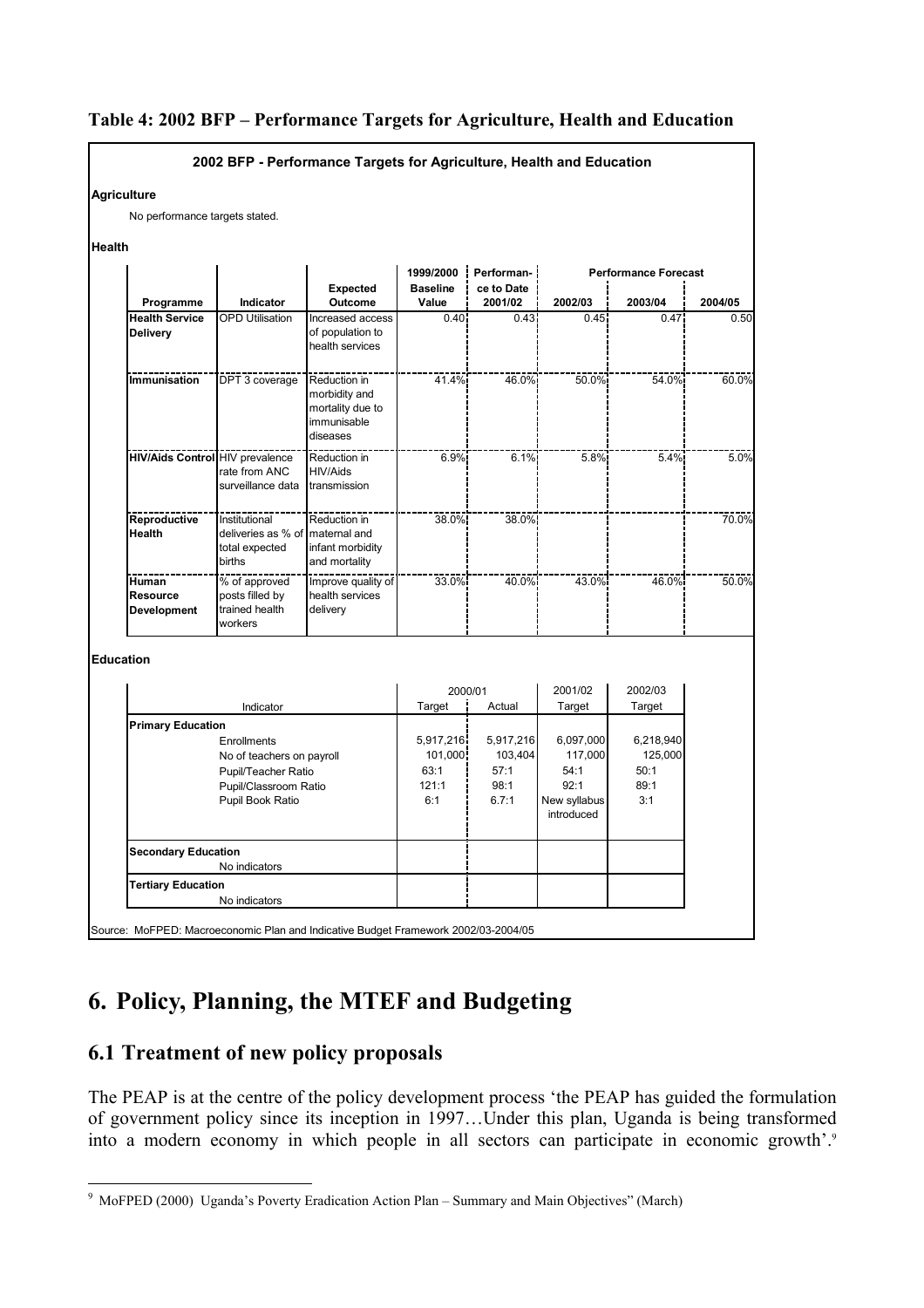Institutionally this process is facilitated by a combined planning and finance ministry in which responsibility for PEAP is located within the Planning and Economic Development Department. Thus the PRS has been integrated within the planning process that existed previously and can be considered as having brought a stronger policy focus to this process.

Within Government participation in the PEAP process involves line ministries and other stakeholders at the sector level through the Sector Working Groups (in effect the same SWGs are responsible for PEAP and the MTEF). The parallel process headed by civil society organisations ensures a strong and direct public input into PEAP (this may be contrasted to the involvement of NGOs in the SWGs where the emphasis is on consultation within a government-led exercise).<sup>10</sup>

The sector policy review and development process is primarily the responsibility of line ministries, although as noted above may be 'prompted' through the PEAP and/or the MTEF/Budget process. Line ministries are responsible for submitting new policies for approval by Cabinet. However, MoFPED is always consulted in policy development process and line ministries are well aware of the importance of developing proposals consistent with the MTEF and budget envelope. In effect the sector planning process increasingly recognises a hard budget constraint.

The PEAP and planning process are closely integrated and provide the overall framework within which policies are developed. Detailed policies at the sector level are developed separately within this framework. For example, the education SWAP will feed into the updating of the PEAP which itself will be followed by further updating of the education SWAP.

The MTEF and Budget process is not itself regarded as a policy setting exercise, but provides medium-term macro-fiscal framework and resource constraints for PEAP. Resource allocations under MTEF/Budget strongly influenced PEAP. PAF allocations account for around 50% of the budget. The policy-making and MTEF/Budget processes are thus directly linked, ensuring that policies are developed within a realistic fiscal constraint.

## **6.2 Drivers of policy change**

MoFPED plays a lead role in driving the process of policy change. While the PEAP provides the framework for policy synthesis, new policy proposals typically originate:

- From the Presidency or Cabinet examples being Universal Primary Education, the Plan for the Modernisation of Agriculture, and Support for Private Sector Development. Ministries then develop the detail of these policies, which may take considerable time.
- Through a process of review of sector policies and programmes. Some sectors (e.g. education and health) have well established review processes in which the line ministry plays an initiating role. In other sectors MoFPED may initiate a policy review agenda from the MTEF/budget process.

The PEAP has enhanced this process by introducing a more comprehensive and wide-ranging policy review. The review process for updating the PEAP is due to begin in August 2002 and last for almost one year.

Donors are closely involved through their participation in the SWGs and the annual PER meeting. While donors have influence as stakeholders, the process is owned and led by Government. At the sector level, both the SWAP and MTEF processes are overseen by the SWG with line ministry

 $10\,$ 10 During PEAP preparation the public consultation process was facilitated by the Uganda Development Network, for the 2002/03 update it is expected that the NGO Forum will assume this responsibility.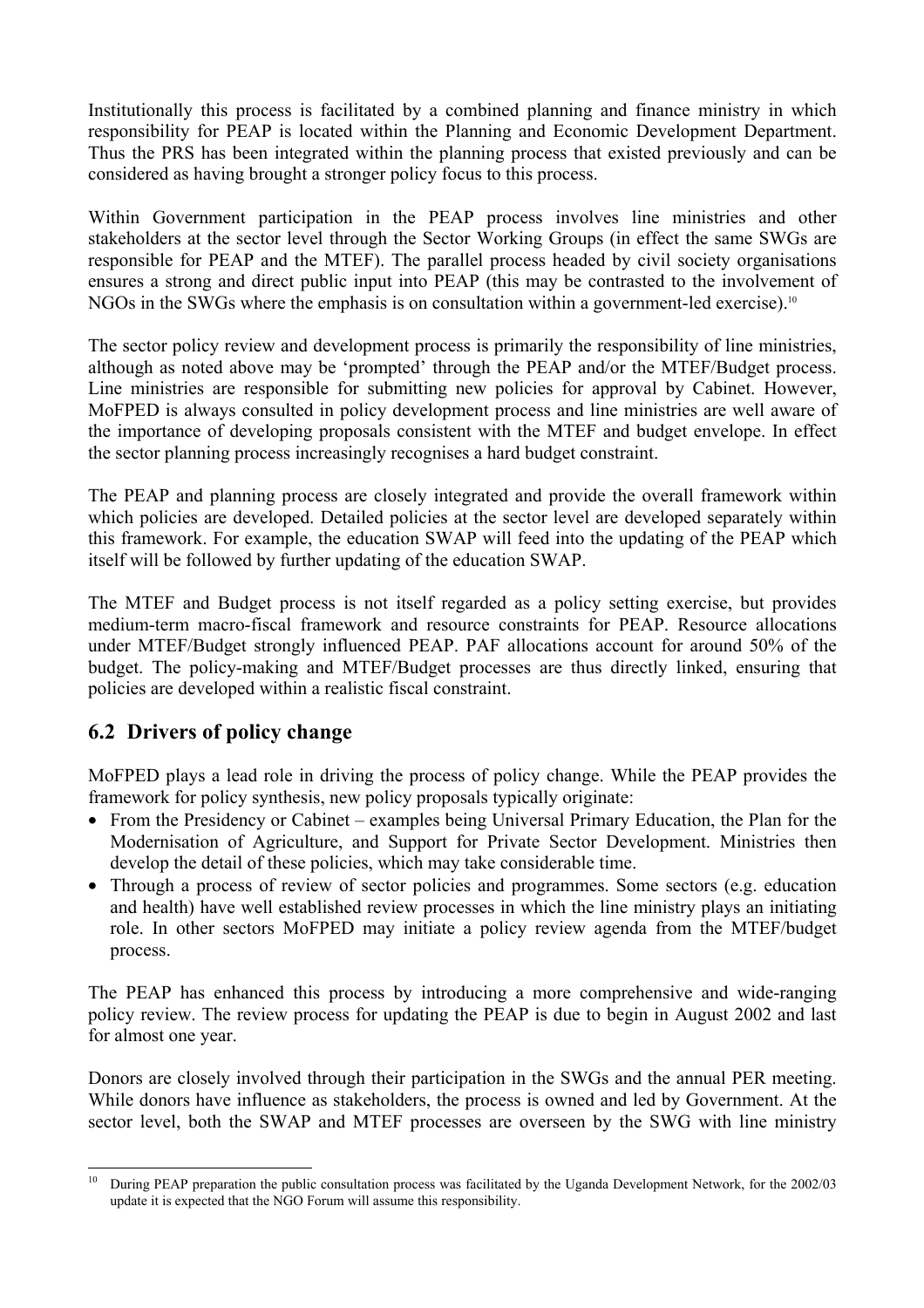Policy and Planning Departments taking a leading role in both exercises. SWAP proposals are developed against the framework of resource constraints provided by the MTEF.

# **7. Basis and Process of Organisational Expenditure Planning**

### **7.1 MTEF preparation**

Preparation of the MTEF follows what might be described as a generally top-down approach:

- Broad ceilings are disaggregated by sector, institution and LG conditional grant programme.
- Institutions are responsible for determining allocations with their area of responsibility and for setting the criteria and allocations for LG conditional grants for their sectors. These are incorporated into the SBFP and then fed back up to MoFPED. The SWG involves all major departments and agencies in a sector.

There is no requirement for 'bottom-up' costing of priority programmes for inclusion in the MTEF. Rather the SBFP exercise makes use of such costings where these have been developed (for example in the context of more detailed programme review and costing exercises). LGBFPs do not feed directly into the finalisation of the current year's national MTEF.

The absence of a requirement for 'bottom-up' costing, ensures that the MTEF exercise focuses on strategic allocative issues within a realistic resource constraint. It avoids the risk of substantial work being done in developing costings that cannot be realistically financed. However, the realism of the MTEF does depend on periodic programme review and costing exercises being undertaken at the sector level – and a priority should be to extend the coverage of such exercises.

In terms of functional/institutional classification the MTEF resource ceilings are broken down by sector and within sectors by institution and LG grant. In theory, SWGs can reassign expenditures between these categories during the course of preparation of the MTEF, subject to the restrictions on reallocation of between the major economic expenditure items.

In terms of economic classifications the MTEF resource ceilings are broken down between: (i) personnel costs; (ii) non-wage recurrent expenditure; (iii) domestic development expenditures; and (iv) externally financed development expenditures. Resources cannot be reallocated between personnel costs and the other categories, but can be between non-wage recurrent and domestic development. MTEF allocations for externally financed development are indicative with the final allocations being dependent on substantiation of the available (or expected) funding. As a result the final budget allocations may vary substantially from those in the BFP.

Parliament votes on the total expenditure allocations by ministry for the recurrent budget (Vote) and the development budget (Head). It also approves the budgets of statutory bodies (Judiciary, Parliamentary Commission, Inspectorate General of Government, Uganda Human Rights Commission, Electoral Commission , Uganda Aids Commission).

#### **7.2 Organisational expenditure ceilings**

In principle the resource ceilings set in October at the outset of BFP preparation are non-negotiable. The task of the SWGs is to prepare the SBFP 'ensuring that the proposal fits within the budget ceiling indicators'.11 However, the SBFP can also include a 'sub-section on unfunded priorities in

 $11$ 11 MoFPED (2001) Terms of Reference and Guidelines for Preparation and Presentation of Sector Budget Framework Papers, Fiscal Years 2002/03-2004/05 (page 6).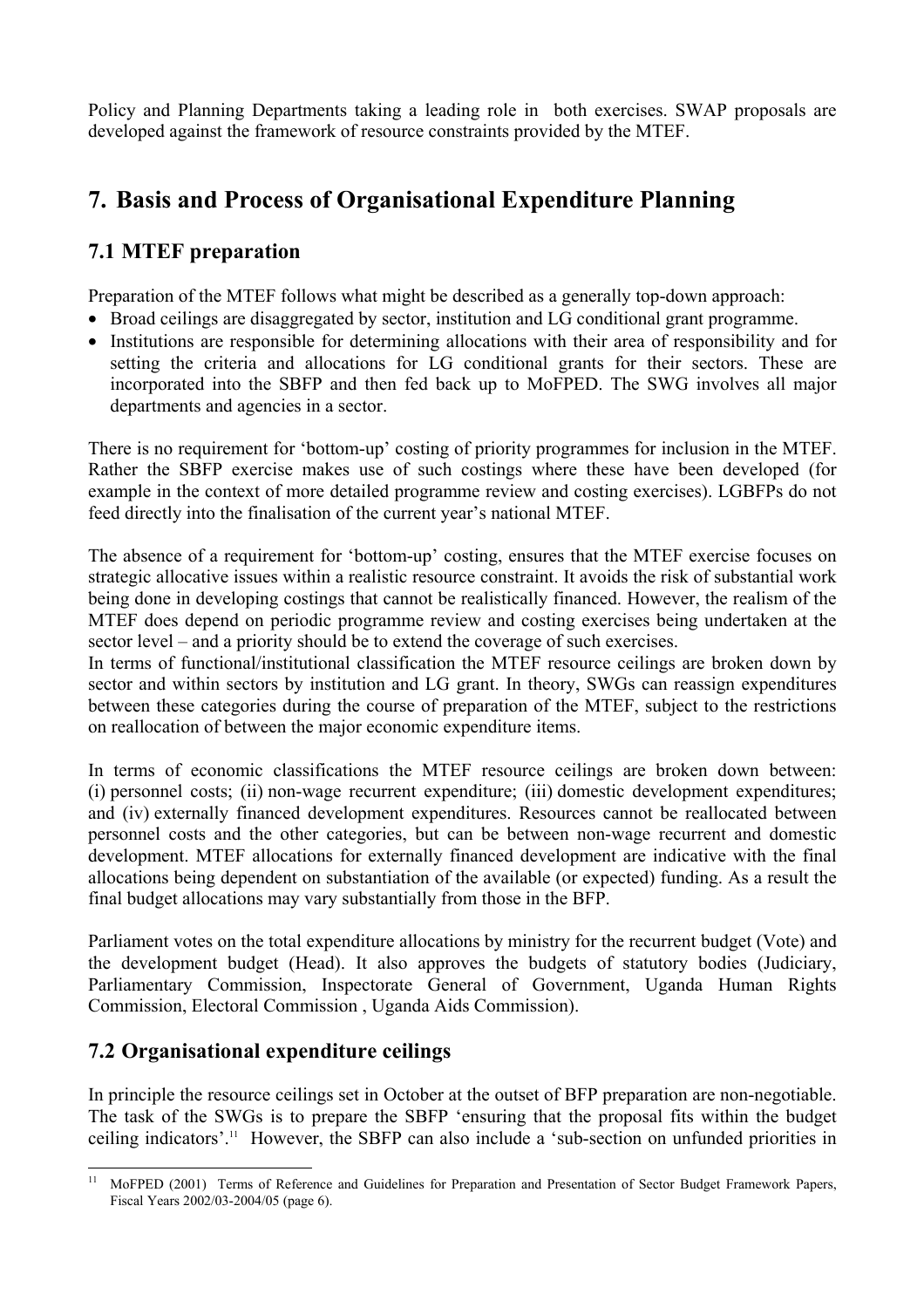order of ranking; including the funding required to implement them over the medium-term'.12 In practice the listing of unfunded priorities has a very limited influence on subsequent revision of the MTEF ceilings when the BFP is finalised.

Generally performance indicators (where they exist) are set for the sector as a whole and are not applied to internal allocations within sector programmes. (Note that in the BFP performance is considered in relation to expenditure outturn rather than achievement of planned outputs/targets). Some local government conditional grants are linked to performance indicators.

#### **7.3 Costing and priority sectors**

Detailed costing is not undertaken as part of the BFP process. In the Budget, detailed allocations are set primarily on an incremental basis and in most sectors are not linked to any assessment of the unit costs of providing a particular level of service (primary education is an exception).

A number of line ministries are beginning to undertake studies to determine the costs of providing basic services. However, budget requests continue to be submitted on the basis of detailed line item allocations rather than on a more aggregated unit cost basis. Financing requirements of the priority sectors are explicitly considered in the BFP and budget guidelines.

# **8. The MTEF and the Budget Execution**

#### **8.1 Revisions during budget execution.**

There are three types of revision during budget execution:

- Technical supplementaries (virements) where savings are reallocated to other categories within a vote.
- Resource supplementaries involving an increase in the Vote to be met either from an increase in the overall spending limit or from reductions in other votes. Resource supplementaries require the ex-post approval of Parliament within four months.
- Lower than planned releases of funds due to insufficient resources under the cash budget.

In 2000/01 releases for supplementary expenditures totalled Ush 115.3 billion of which Ush 25.1 billion (22%) were technical supplementaries and Ush 90.2 billion (28%) resource supplementaries. Of resource supplementaries Ush 31 billion (35%) were for covering arrears and Ush 7.8 billion to cover tax payments of government agencies to the URA.

In 2000/01 Budget releases were 98.4% of the original estimates excluding donor-funded projects. However, across sectors there were marked differences in performance with public administration exceeding its original allocation by 12.6%, while agriculture/economic functions and social services recorded shortfalls of 9.3% and 15.5% respectively.

The 2000/01 Budget Performance Report identifies public administration reform as particularly problematic with expenditures in this sector crowding out those in other sectors although it also notes that some of the planned reductions in spending on public administration may have been unrealistic. The report attributes the low level of releases in some other sectors to problems of implementation capacity and delay rather than to funding shortfalls.

 $12$ 12 MoFPED (2001) Terms of Reference and Guidelines for Preparation and Presentation of Sector Budget Framework Papers, Fiscal Years 2002/03-2004/05 (page 8).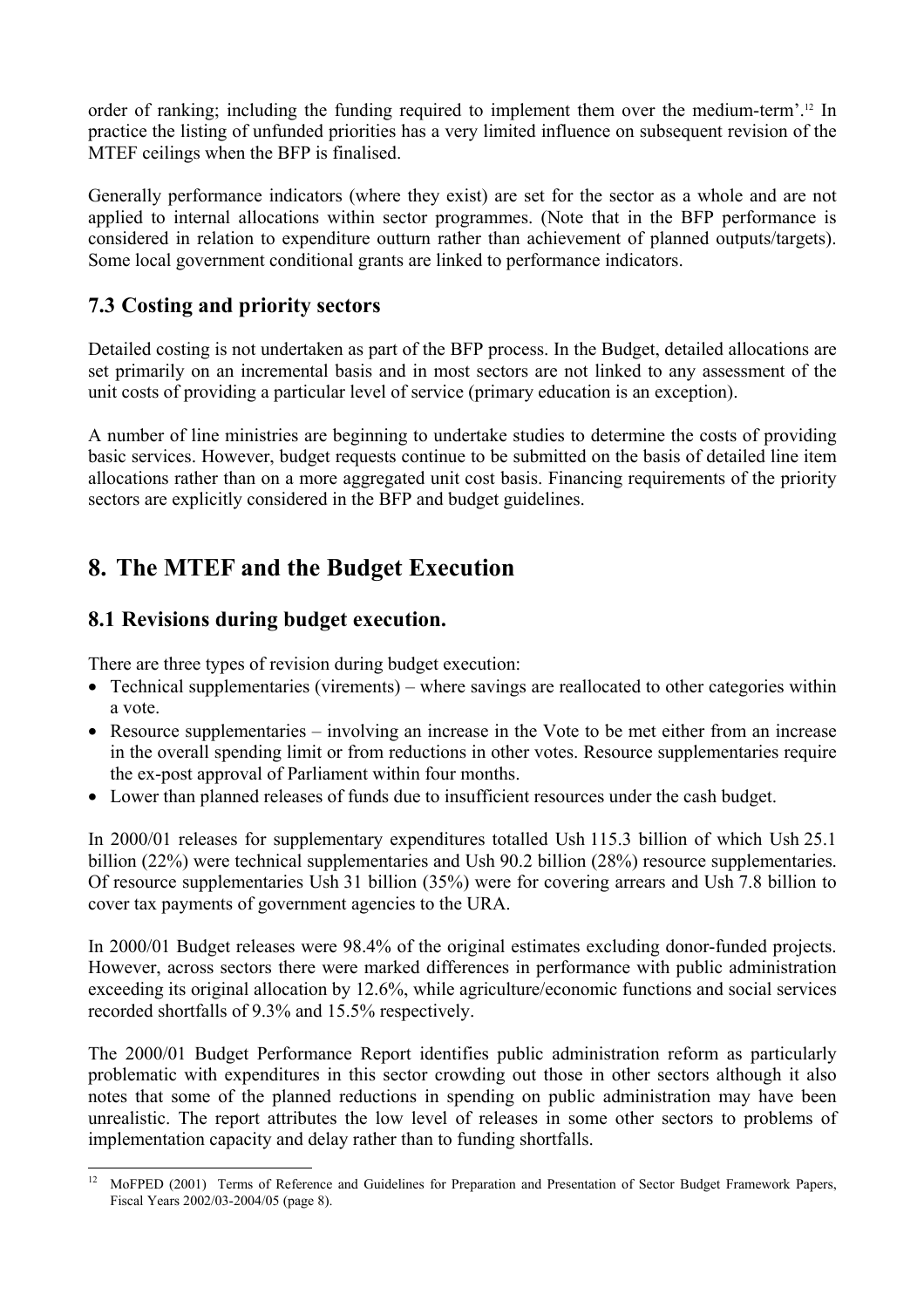Under the new Public Finance and Accountability Bill, supplementaries will in future require prior authorisation of Parliament. This should significantly strengthen the hard budget constraint in those sectors that persistently exceed their original budget allocations. The steps taken to base the budget on more conservative revenue forecasts have also significantly reduced the overall shortfall in releases and provided greater certainty over budget allocations.

Since 1999/2000 MoFPED has published an Annual Budget Performance Report that compares funding releases with budget allocations. This is being produced bi-annually from 20010/02. The alternative of using cheques issued as a measure of in-year implementation performance is not currently feasible as there are difficulties in integrating district information. The substantial delays in presenting cheques also means that data on actual expenditure are less useful for monitoring inyear budget performance.

The Government accounts are presented to Parliament within four months of the end of the FY. Output performance is not currently monitored through the Budget process. However, in sectors in which biannual meetings with donors take place the line ministry presents such reports. MoFPED is considering standardising these reports and integrating them into the Bi-annual Budget Performance Report.

# **9. The MTEF and the Poverty Reduction Strategy**

### **9.1 Integration of Poverty Reduction Strategy Processes and the MTEF/budget.**

The SWG guidelines for the MTEF are not explicit about co-ordination with the PRSP exercise (but the training papers used for the LGBFP emphasise such co-ordination). However, in practice officers in MoFPED and line ministries regard the processes as being well co-ordinated since:

- the resource allocations for the PAF are determined through the MTEF/budget process.
- the SWGs see the PEAP as setting the targets for the sector BFPs which should be driving resource allocations.
- the SWGs are also the bodies responsible for revising and updating the sector PEAPs.
- the Parliament Budget Committee regards consistency with the PEAP as one element of its scrutiny of the BFP.

Specific poverty action programmes are identified in the Budget through a table showing the expenditures on the Poverty Action Fund. This operates as a virtual fund within the Budget with a table showing financing of the PAF - from HIPC savings, GoU (inclusive of budget support), general donor support, and donor project support.

The SWGs are responsible for determining priorities and targets for both PEAP and the MTEF. In the BFP, the analysis of sector targets, performance and resource allocations is presented in terms of the four 'pillars' of the PEAP. While the analysis of expenditure programmes in the MTEF is most developed in those sectors that are identified as priorities within the PEAP, the need for the MTEF analysis to be comprehensive is recognised by officials in MoFPED. Consequently, greater attention is now being given in the BFP to expenditure programmes for (i) justice, law and order; and (ii) public administration.

MoFPED regards the Poverty Action Fund as a short-term measure and it is intended that its principles and associated guidelines should be mainstreamed within the wider public expenditure process and extended across the whole MTEF.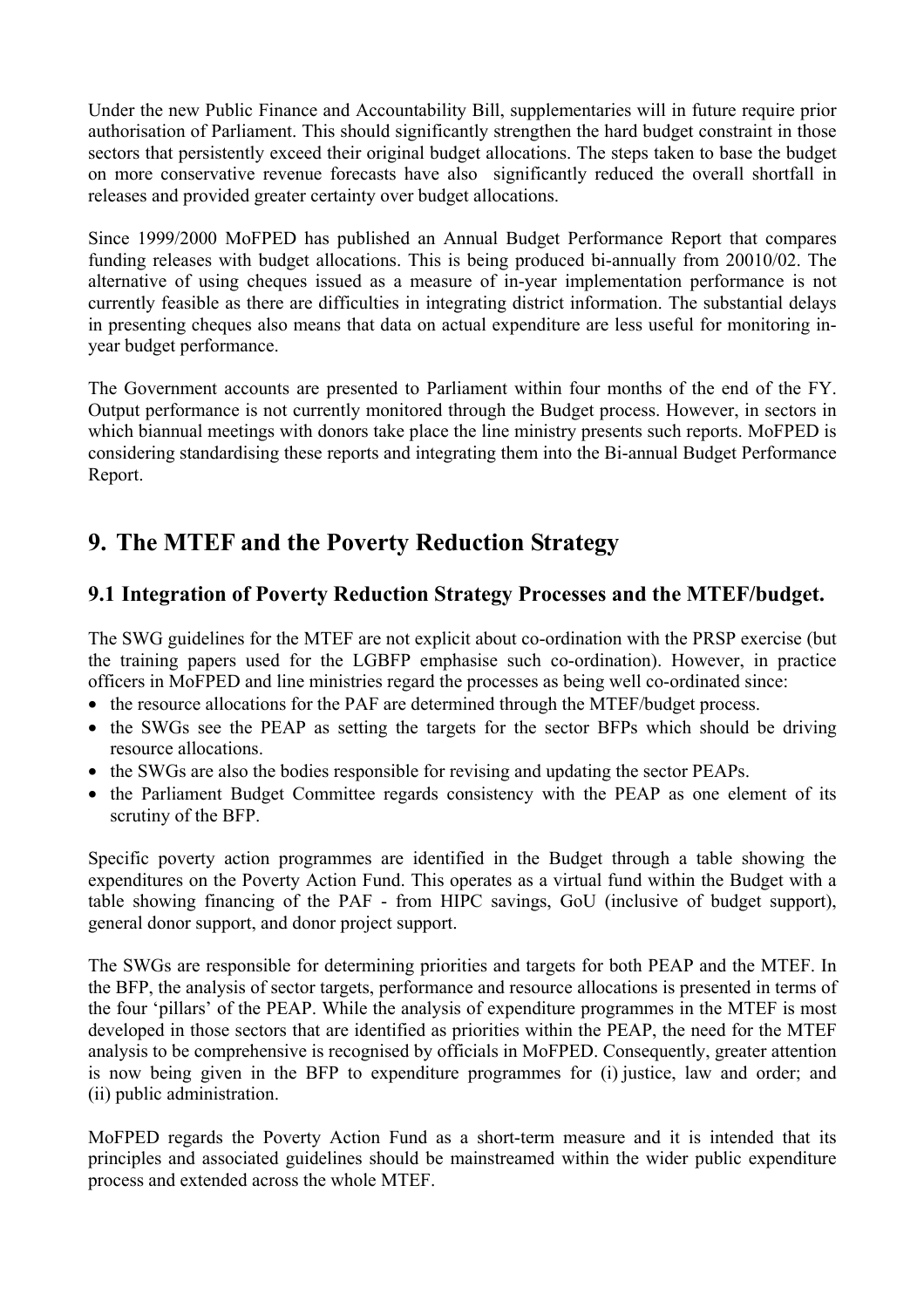There is recognition that the protection of budget lines under the PAF together with the protected allocations for defence spending have given rise to greater uncertainty and placed increased pressures on the funding of other non-PAF activities which are nevertheless central to role of government.

Sector proposals in the PEAP were only partially costed (except for roads where there was a comprehensive 10 year investment programme). Subsequent work on developing initial estimates of the costs of PEAP programme indicated a significant funding gap of around 37% in meeting the costs of implementing the PEAP programme. This implies that '*implementation of the PEAP/PRSP and reaching the set targets will take longer than initially expected and that the Government needs to prioritise different actions to get a more realistic programme which can be used to guide the MTEF*'.13

In its discussions with donors the Government has placed considerable emphasis on the issue of avoiding additionality – that resources made available by donors through the PAF should be within the previously determined MTEF/PAF sectoral resource ceilings rather than being incremental. There is concern that donors can by-pass this constraint by channelling resources through projects since external project financing is not yet fully integrated into the MTEF resource ceilings. In Uganda this issue also has a wider fiscal dimension since reducing the aid-financed budget deficit is a specific macroeconomic policy concern.

Issues of implementation capacity do not appear to have been fully analysed, partly reflecting the current weaknesses in the specification and monitoring of output indicators. However, the 2000/01 Budget Performance Report raises concerns about implementation capacities in education and economic services and social services.

Projections under the revised PEAP covered 2002/01 to 2002/03. These have subsequently been updated and rolled forward annually through the MTEF process. The long-term PEAP targets are to 2017. However, as noted above, these have never been fully costed. Linked to the forthcoming revision of PEAP, MoFPED plans to develop more comprehensive costings within the context of a long-term expenditure framework (LTEF).

Linked to the PEAP considerable emphasis is being given to improving monitoring and accountability:

- Budget allocations for the Inspectorate General of Government, the Auditor General and the Directorate of Accounts are included in the PAF with allocations projected to increase by almost 50% between 2001/02 and 2003/04.
- Additional budget lines for monitoring of PAF programmes are also included in the PAF.

There is no separate process for detailed costing of PEAP priorities. Instead detailed costings are dependent on the development of SWAPs and therefore are within the framework of the overall sector expenditure programme. The same costings also feed into the MTEF. However, as noted above this work is on-going and comprehensive programme costings are currently only available for a limited number of sectors.

The PAF exists as a virtual budget within the MTEF. The PAF matches spending on PEAP priority budget lines with the resources saved through HIPC and earmarked donor funding. The PAF only

 $\overline{a}$ <sup>13</sup> MoFPED (2001) Uganda Poverty Status Report 2001 (page 12).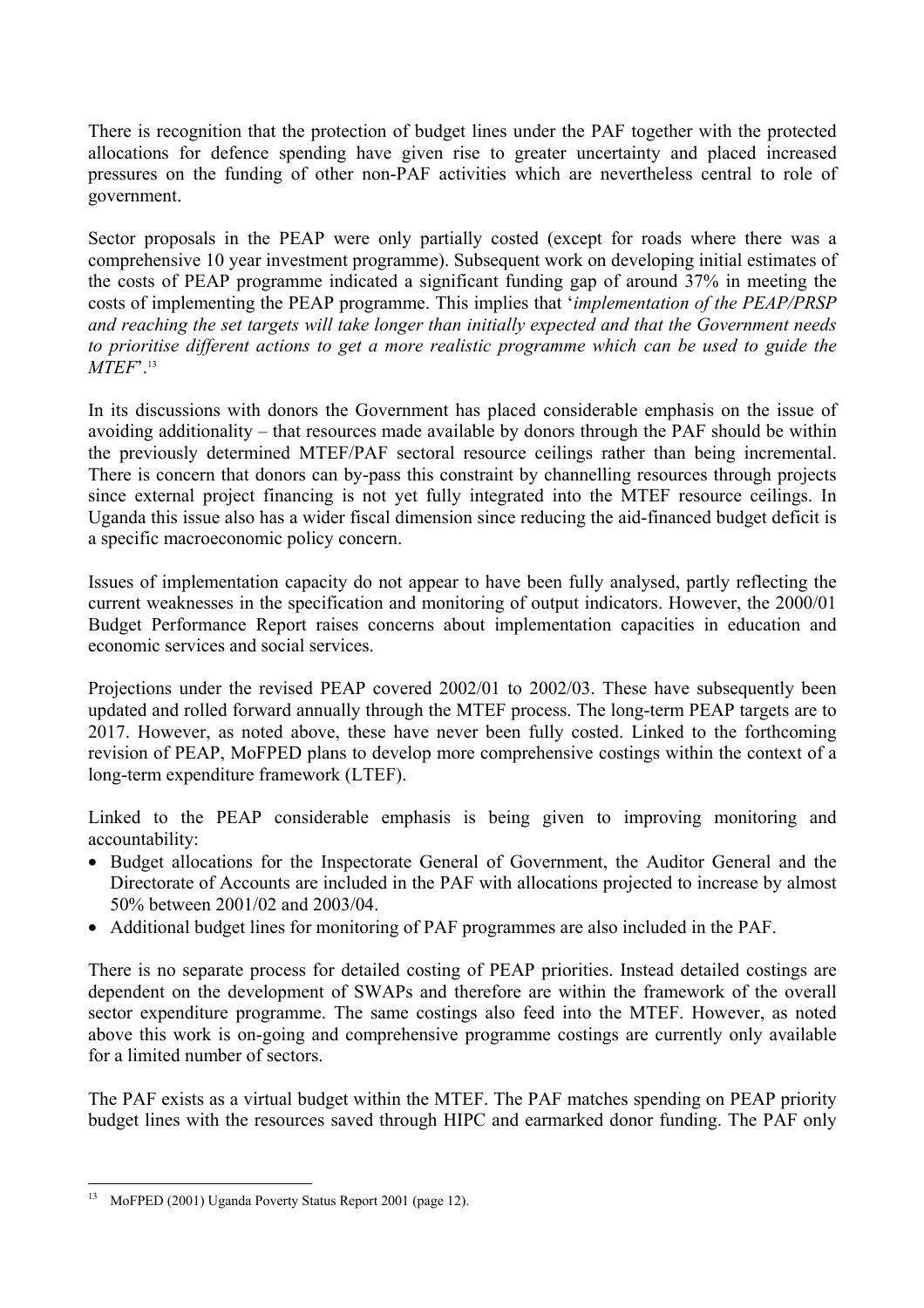covers two of the four PEAP pillars (increasing the incomes of the poor and improving the quality of life of the poor).

Allocations to the PAF budget lines are made through the normal MTEF and budget process. However, there are additional earmarked resources in the Budget for monitoring PAF programmes that are provided to districts, line ministries and MoFPED.

There is no clear consultative process on the PEAP involving district councils. MoFPED intends to develop such a process through the LGMTEF process rather than by establishing a separate mechanism. The conditional grant mechanism has been used as the means for channelling resources to PEAP priority areas. This represents a top-down approach to influencing LG budget decisionmaking.

## **10. The MTEF and Local Government**

#### **10.1 Local government autonomy**

Since the early 1990s, Uganda has implemented a major and far-reaching government decentralisation. In the 2002/03 Budget 33% of all expenditures are planned to be undertaken by LGs.

The first phase of the decentralisation process in 1993/94 involved decentralisation of recurrent budget expenditures to 13 pilot districts. This was extended to 25 districts in 1994/95 and to all 39 districts in 1995/96. The investment budget was decentralised from 1998/99 starting initially with education. The number of districts has now increased to 56.

LGs derive resources from three main sources:

- Unconditional block grant (around 10% of total resources)
- Conditional purpose related grants (around 75% of total resources)
- Own revenues (around 15% of total resources)

Conditional grants (22 recurrent, 5 development) provide a mechanism for ensuring that that resources are directed to priorities under the PAF. The majority of conditional grants are tied to key sectors in PEAP – primary education, primary healthcare, water and sanitation, rural roads and agricultural extension.

However, there are concerns that the predominance of conditional grants in the financing of LG budgets is undermining the autonomy and discretion of LGs and that in the planning of sector guidelines and policies LG structures are not involved.

LGs are required to present monthly financial returns. For conditional grants there are additional grant-specific quarterly physical and financial reporting requirements to the line ministries. Following an evaluation of these reports the sector ministries request MoFPED to release funds for the subsequent quarter.

Reporting requirements for conditional grants are specific to each grant. This results in LGs having to produce a large number of reports in different formats. This places considerable strain on the limited capacities of LGs.

It has been recognised that the present system is too restrictive and that there is a need to rationalise the conditional grant structure and reporting requirements. The Fiscal Decentralisation Strategy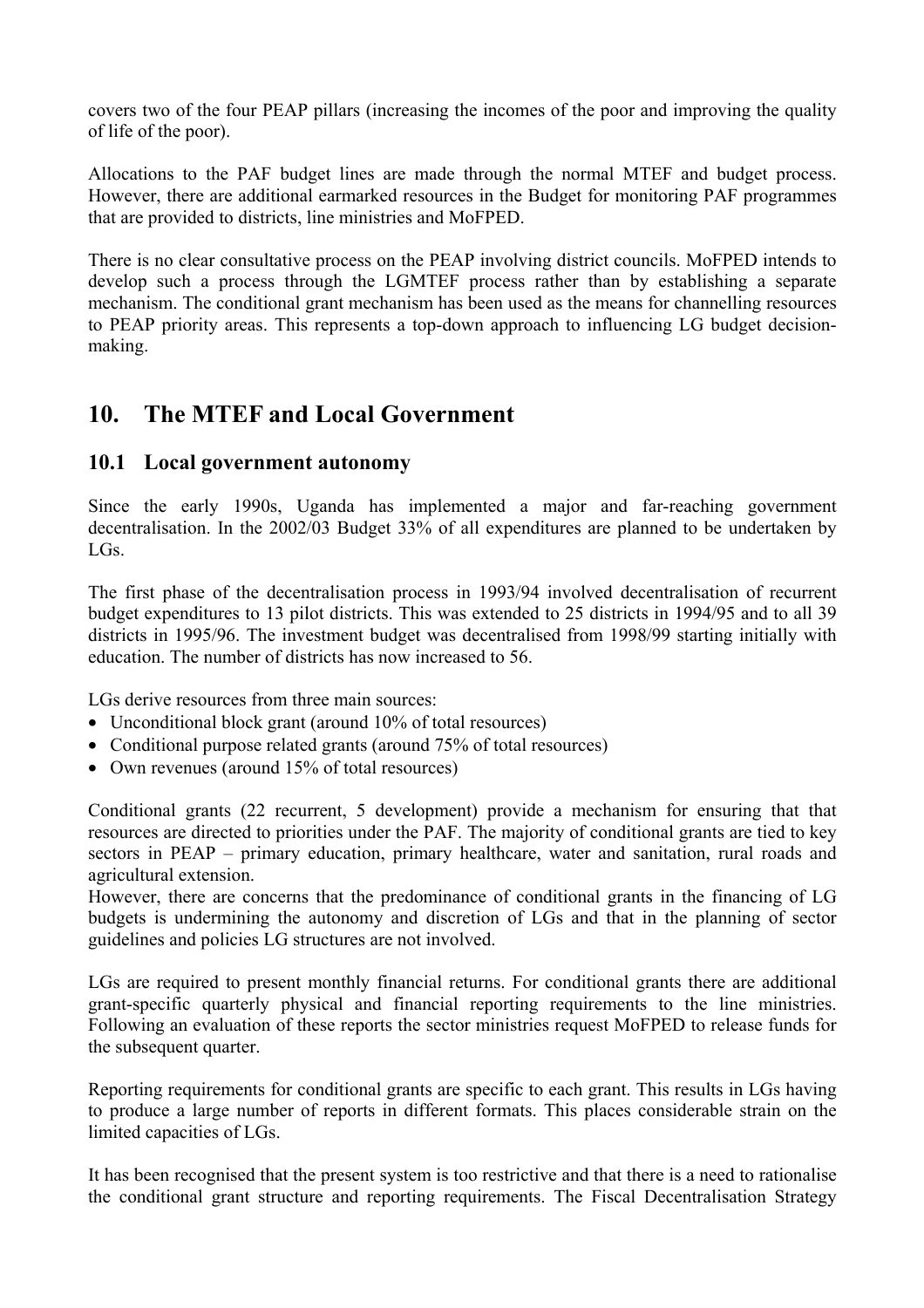(FDS) proposes channelling resources to LGs via two transfer systems a Recurrent Transfer System (RTS) and a Development Transfer System (DTS). The number of conditional grants will be reduced to allow for greater discretion in resource allocations between programmes within sectors and to a limited extent between sectors. A common reporting structure for conditional grants will also be introduced.

## **10.2 Matching of authority and accountability**

Responsibilities of LGs are specified in the Local Government Act (1997). The Local Government Financial and Accountability Regulations (1998) sets out the corresponding financial authorities and requirements. Additionally Treasury Instructions are issued as needed.

LGs are expected to implement their activities within the framework of the sector goals and policies that are set by the line ministries. Line ministries have a specific budget line for monitoring the implementation of programmes implemented by LGs.

#### **10.3 Local government medium-term resource projections**

Central government provides three-year forecasts for LG unconditional and conditional grants, with conditional grant allocations broken down by sector and programme. These are communicated by MoFPED to LGs at Regional LGBFP Workshops held in October.

LGs include a forecast of local revenues in their LGBFPs. These are often unrealistic. For example in Tororo District budgeted revenues for 2001/02 were Ush 1.9 billion. Despite this estimate subsequently being revised downwards in the LGBFP to Ush 606 million, estimated revenues for 2002/03 were still projected to increase to Ush 2.4 billion in 2002/03. LG revenues are not included in the national BFP.

Three year expenditure projections are included in the LGBFPs. Because of the dominant role of conditional grants within LG Budgets there is a high level of consistency with the central government MTEF. LGBFPs are prepared by '95%' of all LGs. They were introduced for the first time with 2000/01 Budget. Because they are still evolving, their quality is variable and in some cases there have been difficulties in matching LGBFP projections with subsequent budget and workplan. Consideration is being given to merging the LGBFP with the annual work plan and with the updating of the District Development Plans. LGBFPs are approved by the District Council. They are credited with having enhanced planning activities within LGs and monitoring of LG activities.

## **10.4 MTEF support for decentralisation**

The MTEF has provided a multi-year framework within which LGs are able to plan their activities and budgets allowing for greater predictability in budget planning. This linkage is reinforced by the predominance of conditional grants in the financing of LG programmes. The MTEF has helped to provide a enabling environment within which LGs are better able to plan their activities.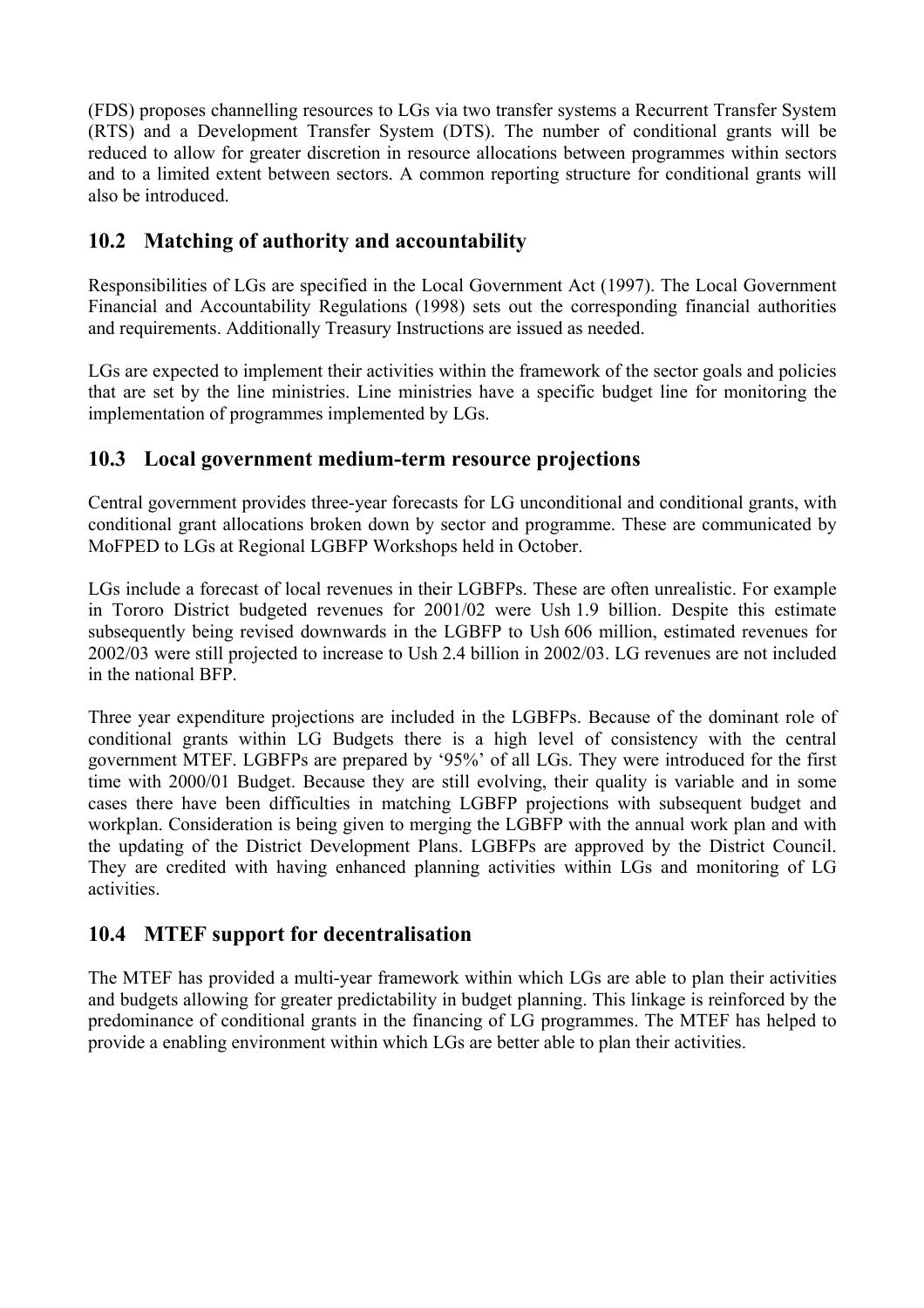# **11. Quality of Information**

The quality of financial information is improving and is being better used for monitoring (Bi-Annual Performance Monitoring Reports). It is generally adequate for monitoring of overall activities at institution and sector level. The present budget structure does not easily facilitate monitoring at the sub-functional (programme) level.

The absence of a sub-functional or programme classification means that the budget structure does necessarily lend itself to analysis of costs by activity, project output and programme. However, line ministry planning units and sector staff in MoFPED will often maintain their own analysis.

Cost information on activities financed from LG conditional grants is often better since these are determined on the basis of unit costs and LGs are required to report on physical implementation.

Budget reporting systems are generally not focused towards reporting on outputs and outcomes, and reporting requirements are seen more as a programme management function and left to line ministries to determine.

At an aggregate level programme outputs and outcomes are considered by the SWGs in the context of the preparation of the sector MTEF submissions and in the commissioning of programme review and expenditure tracking studies.

Output reporting on LG expenditures, both internally and in the quarterly reports for conditional grants is more developed.

## **12. Conclusions and Recommendations**

The MTEF in Uganda has been a considerable success. It has been credited with contributing to sustained macroeconomic stability; and with facilitating a significant shift in expenditure composition towards stated policy priorities. It has provided a mechanism for integrating the PEAP within the Budget process; for linking expenditure planning at the central and local government levels, and with the introduction of LGBFPs for introducing medium term budgeting in LGs. Since 1997, the MTEF has been used as a tool for broadening stakeholder involvement in expenditure planning and review and for engaging donor agencies in the budget process consistent with their increasing involvement in budget-support operations.

There are a number of factors about the Uganda experience with introducing the MTEF that have facilitated this favourable outcome. These include:

- Ownership and Leadership. The MTEF in Uganda was initiated from MoFPED rather than being prompted by donors. It has benefited from strong leadership by tMoFPED and from the outset being an integral element of the budget management cycle. The merging of the finance and planning ministries significantly facilitated its introduction.
- Sequencing and Progression. The MTEF process has evolved progressively over a decade, in contrast to those countries where a full-fledged MTEF process has been introduced from the outset. The initial priority was to realise greater fiscal discipline and the macro-fiscal framework continues to be the cornerstone of the MTEF. Only then did the focus shift towards sectoral resource allocations. Broadening stakeholder participation in the MTEF process has only occurred relatively recently. This progression has facilitated sustainability by allowing existing progress to be consolidated before moving to the next stage of MTEF development.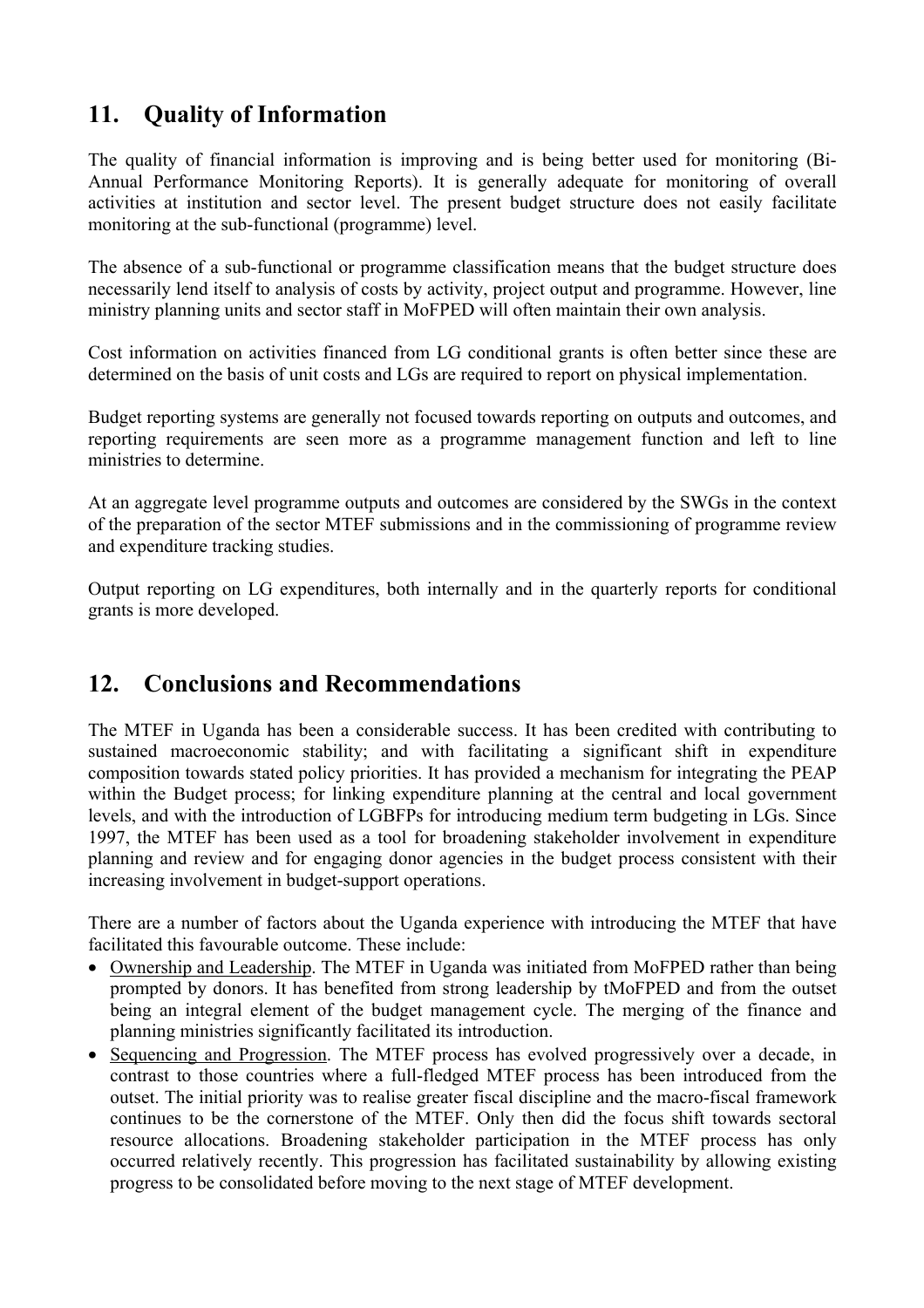- Emphasis on a Strategic Approach. The focus of the MTEF in Uganda has very much been at the strategic level – the macroeconomic framework and on linking sector policies to broad resource allocations. This has reduced the capacity demands of the MTEF exercise, and has avoided the risk of it becoming ensnared in a more detailed forward budgeting exercise.
- Environment of Sustained Economic Development. Over the last ten years Uganda has experienced a period of sustained and relatively rapid economic growth. This has provided a conducive environment in which to introduce an MTEF – predictability for budget planners, increasing real levels of public sector resources, improvements in the performance of public services, and increased institutional capacities linked to more realistic remuneration levels.

Nevertheless, there remain major limitations in the MTEF exercise that will need to be addressed as the exercise is taken forward in the coming years.

- Formal Status of the MTEF. Despite Uganda having been one of the earliest countries to introduce an MTEF, its role and place within the budget cycle has never been clearly spelt out, for example in a budget procedures manual. Since the BFP has been presented in the form a Cabinet memorandum, its circulation has been quite limited (copies are not even held in the MoFPED library). This has significantly undermined the transparency of the MTEF process.
- Involvement of Parliament. The requirement under the 2001 Budget Act for the BFP to presented to Parliament prior to the submission of the annual budget is a positive development. However, it also reflects to some extent a response to the failure to open up the strategic budget planning process to Parliamentary scrutiny. One consequence of the new legislation having been introduced as a private member's bill is that its provisions stand separate from the wider public finance legislation. The 2001 Budget Act could also be taken as giving the legislature a role in revising the executive's budget proposal, akin to the role of the US Congress, that would be contrary to other features of the budget system that are based on the Westminster model.<sup>14</sup>
- Integration with the Budget Cycle. Although the MTEF and Budget processes are well integrated, a number of problems have been identified with the present timetable:
	- − There is insufficient separation between the strategic MTEF/BFP stage and the preparation of the detailed budget estimates. This results in decisions on broad budget allocations being taken concurrently with the detailed preparation of the budget, necessitating repeated revisions of the MTEF resource ceilings and budget estimates.
	- − Because the MTEF table is routinely updated throughout the year, there is a risk of updating of the framework becoming an incremental budgeting process rather than one in which changes in allocations reflect deliberate choices of budget strategy.
	- − Because the BFP is presented to Cabinet in March immediately prior to finalisation of the Budget, it has to provide a firmed up budget framework with little opportunity of analysing and presenting strategic budget choices for Cabinet decision. In earlier years the intention was to present the BFP to Cabinet prior to issuing of the Budget Guidelines (although it is not clear that this was ever achieved).
- Comprehensiveness. At an aggregate level the MTEF includes all public expenditures, except for those financed from LG revenues. However, as a tool for determining the allocation of resources, the MTEF process is much less comprehensive and there remain major limitations. This is somewhat surprising given that the MTEF process has now been operating for ten years:
	- − Although the MTEF is comprehensive of all sectors with SWGs now covering the entire spread of the Budget, the analysis of public expenditure priorities continues to be focused towards the sectors and programmes associated with the PEAP. In practice issues of expenditure prioritisation apply across the whole budget and there is consequently a need to

 $14$ See Moon, Allister (2002) Public Expenditure Reviews (PERs) and Budget Process in Uganda and Tanzania (mimeo).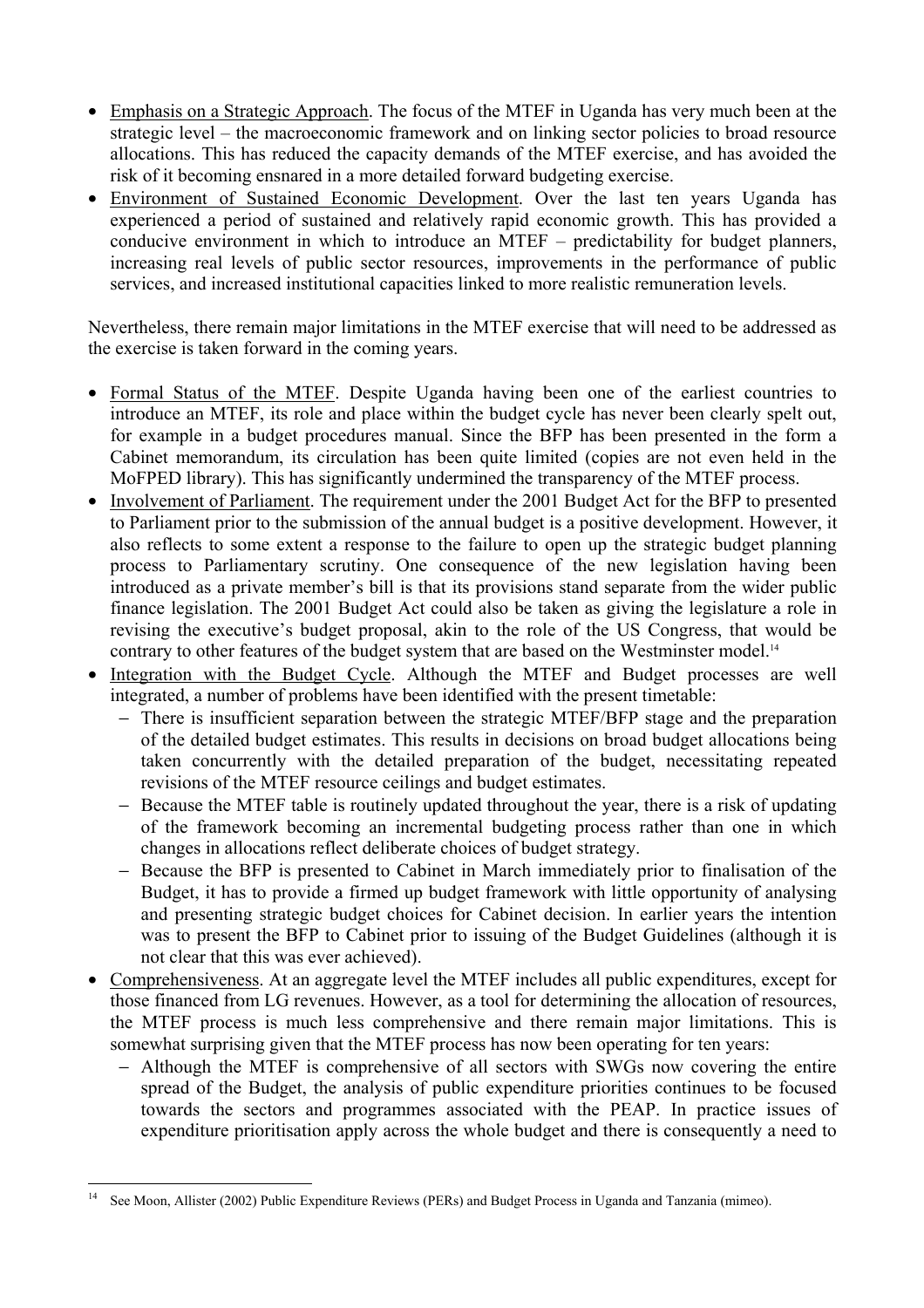strengthen the analysis and review of expenditure programmes outside of the PEAP priority programmes.

- − The MTEF resource ceilings are only binding for non-wage recurrent and domestic development allocations. Wagebill spending and donor projects, which account for almost half of all public expenditure, continue to be determined to a large extent independently of the MTEF significantly undermining its role in budget prioritisation and management.
- − Information on donor financed projects remains insufficiently integrated into the budget planning process. Despite, having a separate department responsible for aid liaison, MoFPED still lacks a mechanism for projecting expenditure at the project and sector level. As a result, in the 2002/03-2004/05 MTEF, sector allocations were projected forward prorata with those for the 2002/03 Budget.
- − Information on expenditures at the sub-functional or programme level continues to be very limited. In the MTEF expenditures within sectors are only broken down between institution and LG grant. Departmental (sub-vote) allocations and allocations for individual LG grants give some indication of sub-functional allocations for the recurrent budget, but not for the development budget where allocations are by vote and project. With significant levels of recurrent spending being financed from the Development Budget, it is difficult to determine total levels of recurrent spending across major programme areas.
- Budget Management Systems. While the MTEF process has encompassed substantially improvements in macro-fiscal management and in resource allocation processes, progress with strengthening the operational aspects of budget management has been more limited. Thus:
	- − progress has yet to be made in adopting a common budget structure encompassing both development and recurrent expenditures within a single sub-functional (programme) and economic classification. This is particularly important when the development budget includes substantial recurrent expenditure.
	- − without such a structure, it has been impossible to develop an effective set of budget performance indicators or to focus budget planning around results;
	- − the introduction of a financial management information system (FMIS) encompassing such improvements and allowing for easier monitoring of budget performance has been substantially delayed.

Based on the study findings the following recommendations can be made:

- Clarification the role of the BFP in the budget cycle. MoFPED should spell out more clearly: (i) the role of the BFP within the Budget Cycle and the requirements for its preparation; (ii) the timetable for preparation of the BFP and how this fits with the subsequent preparation of the detailed annual budget; and (iii) the requirements for ensuring a wider dissemination of the BFP in setting out the Government's strategic expenditure plan for the coming three years.
- Reducing the present fragmentation in expenditure planning by bringing wagebill allocations and externally financed projects within the overall sector resource ceilings and allowing the SWGs to consider trade-offs between the different categories of public expenditure. Linked to this the role of the Ministry of Public Service should change to one of supporting line ministries with establishment and wagebill planning (rather than assuming this responsibility directly).
- Introduce a common sub-functional (programme) and economic expenditure classification that would allow for the integration of the recurrent and development expenditures within a single budget. This is essential to extending the BFP analysis to the level of functional programmes that cut across ministries and levels of government (at present this is only partially achieved with the LG conditional grants).
- Increased emphasis on programme outputs. Within the MTEF and budget process and in the context of the introduction of FMIS there should be a greater emphasis on linking expenditure planning and monitoring to programme outputs.